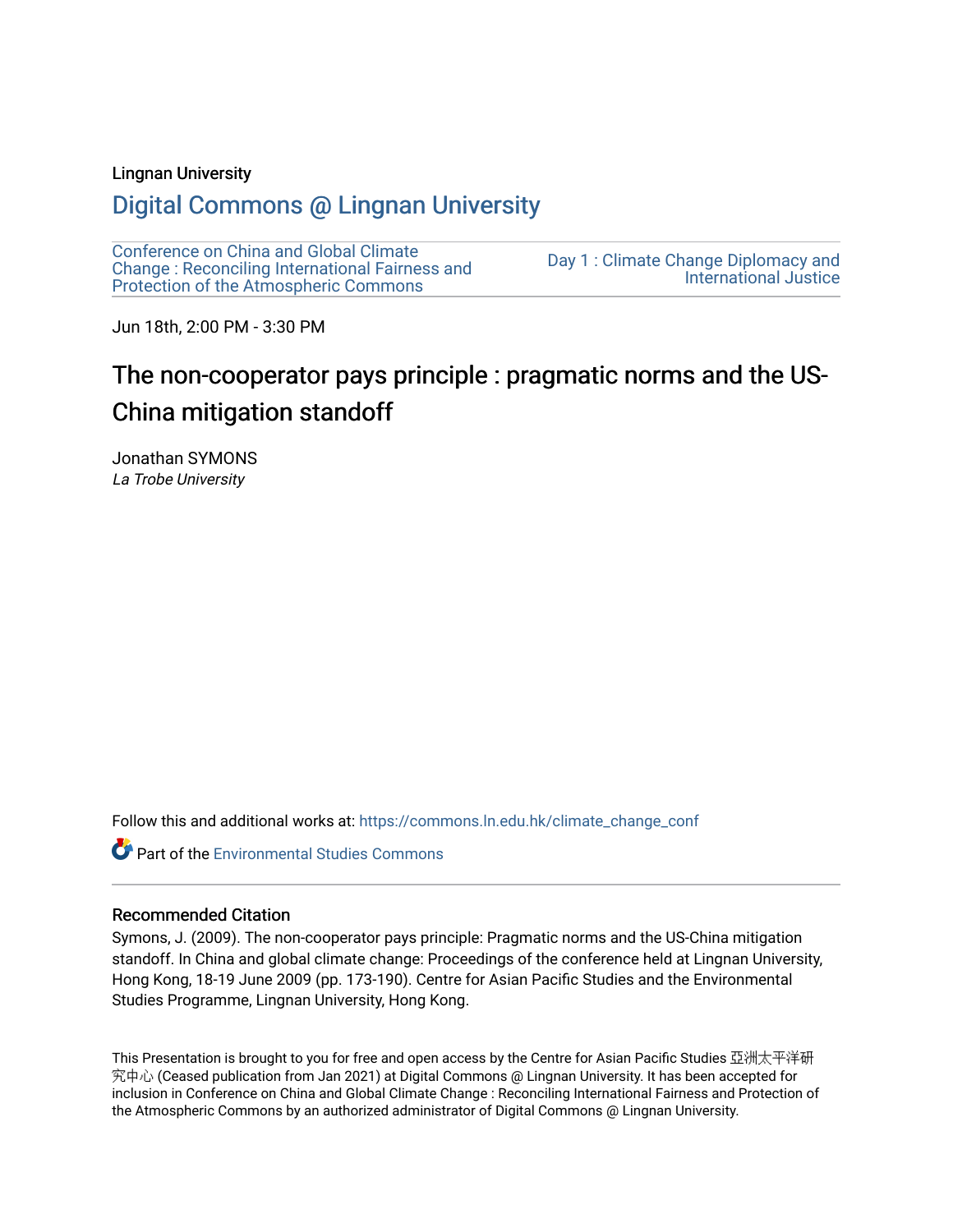# **The Non-Cooperator Pays Principle: Pragmatic Norms and The US-China Mitigation Standoff** Jonathan Symons<sup>1</sup>

#### **Abstract**

If the US and EU agree to stringent emission targets in a post-Kyoto successor agreement but China does not, would carbon tariffs on Chinese imports be justified? A dominant view of climate justice affirms the 'polluter pays principle' as the most appropriate distributive principle for allocating the costs of mitigating climate change and asserts that carbon tariffs on developing world imports are unjust. Against this widely accepted standard of justice this paper defends the appropriateness of more pragmatic climate norms. In particular the paper defends a forward-looking 'non-cooperator pays' principle which states that under the condition of anarchy, actors negotiating to secure a public good that cannot be provided without wide-spread cooperation are justified in seeking to induce cooperation by imposing costs on non-cooperators, even if this cost-allocation would be considered unjust in the absence of the collective action problem. This principle's most likely application would be in the form of border tax adjustments (or carbon tariffs) that equalise the embodied cost of greenhouse gas emissions on imports and exports. This position is contextualised within a broader argument that the climate regime's norm of 'common but differentiated responsibility' is a barrier to the creation of an effective international climate agreement. Taking the interests of the most vulnerable climate victims seriously may require us to move beyond existing conceptions of inter-state justice and to accept that the distribution of costs under a climate agreement that is both effective and politically viable may not reflect historical responsibility.

# **1 Introduction**

1

The first report of the Intergovernmental Panel on Climate Change (IPCC) in 1990 marked the beginning of what might be called a 'twenty years crisis' in the global climate regime. In the two decades since a scientific consensus emerged warning of the dangers of global warming, emissions of greenhouse gasses (GHG) have accelerated and the atmospheric concentration of CO2 has tracked steadily upward from around 350 ppm in 1988 to approximately 385 ppm in 2008 (Hansen et al., 2008). Predictions suggest that on the basis of existing emissions alone the globe is now committed to a period of significant warming, diminishing biodiversity, climatic instability and unnecessary human suffering. (Intergovernmental Panel on Climate Change, 2007: 45-54) This continuing failure of international cooperation has prompted many suggested reforms of the climate regime (e.g. Müller, 2008; Müller and Winkler, 2008; Prins and Rayner, 2007; Tickell, 2008). Most normative analysis calls on the developed world to finance the bulk of climate mitigation and adaptation measures and to repay their accrued 'climate debt' (Caney, 2005; Dobson, 2006; Mace, 2006: 55; Vanderheiden, 2008).

This article cuts against this analysis by arguing that there is a trade-off between fairness and effectiveness in the climate regime. It outlines why a more 'pragmatic' set of climate regime norms would be more likely to lead to stringent global emission cuts and proposes that these pragmatic norms might be normatively preferable to ineffective idealist

<sup>&</sup>lt;sup>1</sup>Jonathan Symons is an Associate Lecturer in international relations at La Trobe University in Melbourne (Australia). Research for this paper was conducted during his time as a research fellow in the Hong Kong APEC Study Centre and the Environmental Studies Programme at Lingnan University. Email: jonsymons@gmail.com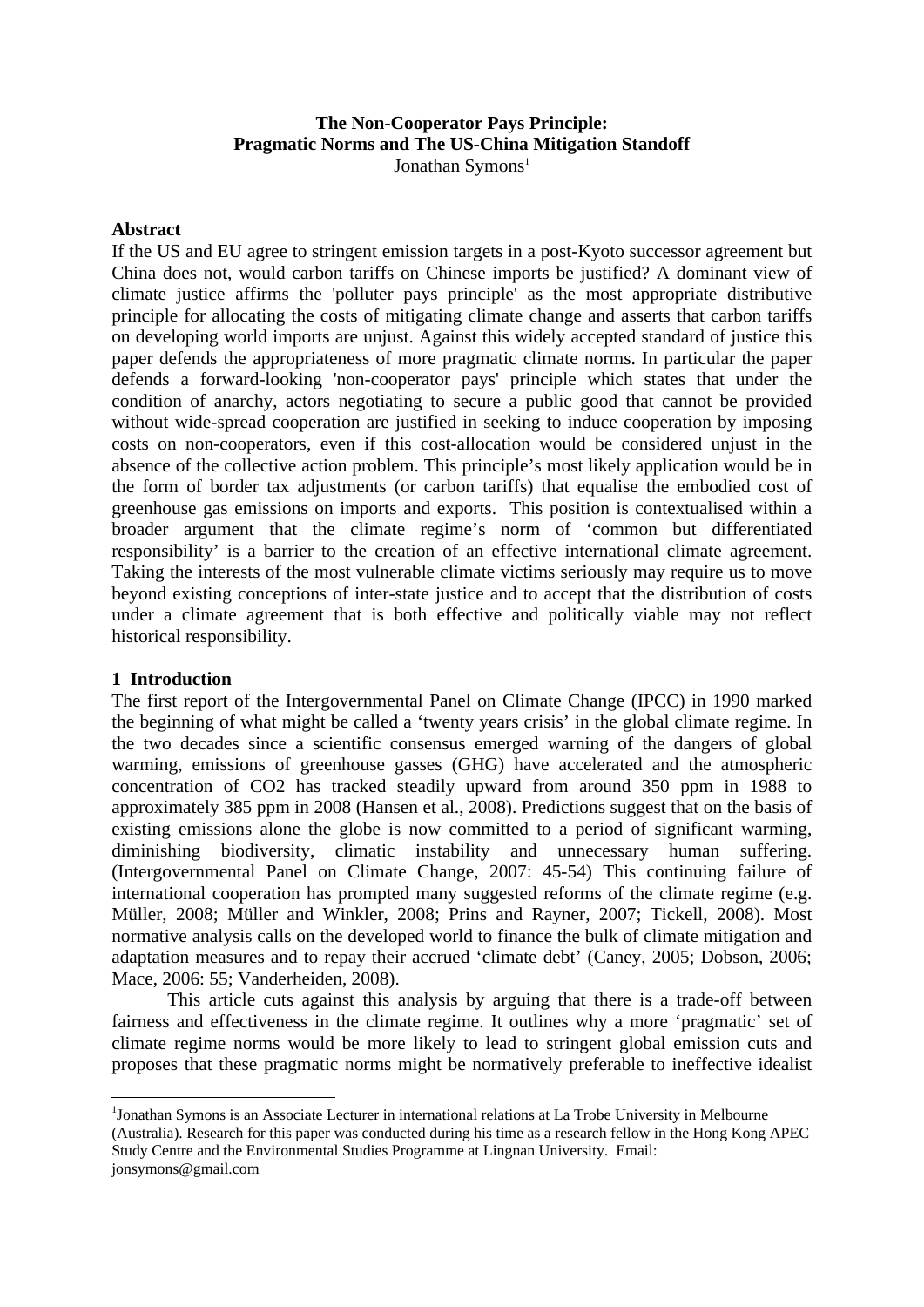norms. This argument draws on realist conceptions of political ethics such as those articulated in Edward Carr's analysis of the 'twenty years crisis' of 'idealist' policy-making which led to WWII (1946). I argue that the United Nations Framework Convention on Climate Change's (UNFCCC) incorporation of a norm of 'common but differentiated responsibility' (CDR) involves an analogous excess of idealism. CDR has become an impediment to effective global action.

My argument springs from comparative analysis of the domestic politics of climate change and the barriers within national political processes to the attainment of an effective global agreement. The Kyoto Protocol set emission limits for developed states but not for the developing world. In doing so it threatened to undermine the competitiveness of first world industry. As a result, trade-exposed industries became implacable domestic opponents of Kyoto's ratification and implementation. In several states including the US this opposition appears to have tipped the political balance against acceptance of significant emission limits. This analysis of barriers to collective action within both international and domestic politics of climate change forms the practical justification for the proposed 'non-cooperator pays principle'. Cooperation – in the form of international agreement to limit GHG emissions – is key to the success of the climate regime. And yet, for reasons relating to the uneven distribution of costs and benefits both within and between states, as well as the moral hazards that emerge from the spatial and temporal separation of pollution from its consequences, effective international co-operation remains unlikely. Given the value of the public good (a habitable climate) at stake, and the severity of the cooperation problem, I argue that traditional standards of justice might need to be suspended. It is more important that cooperation and non-cooperation be rewarded and penalized within an effective climate agreement than that the agreement achieves conventional standards of fairness.

The proposed 'non-cooperator pays principle' responds to the difficulty of solving collective action problems in the absence of government. It proposes that *under the condition of anarchy, actors negotiating to secure a public good that cannot be provided without widespread cooperation are justified in seeking to induce cooperation by imposing costs on noncooperators, even if this cost-allocation would be considered unjust in the absence of the collective action problem*. This principle suggests that participants in an international agreement that promises to stabilise atmospheric greenhouse gas (GHG) concentrations would be justified in seeking to impose some costs on non-participants (e.g. through border tax adjustments). While it has long been recognised that the climate regime should contain incentives to attract developing world participation the 'non-cooperator pays principle' would also justify penalties, such as carbon tariffs, which are currently perceived as unjust to the developing world. The non-cooperator pays principle should not be the climate regime's only distributive principle. However, recognition of its normative appropriateness might be an important step toward a more effective climate regime.

My argument proceeds in four parts. Section two briefly outlines the origins of the norms of 'common but differentiated responsibilities' (CDR), 'historical responsibility' and 'polluter pays' and considers the relationship between these norms and the provision of global public goods. The third section reviews the failure of the UNFCCC and the Kyoto protocol to limit global GHG emissions. It argues that in the last two decades the climate regime's idealist norms have worked against the acceptance of stringent greenhouse policies within the domestic politics of many industrialised states.

Section four seeks to assess how this crisis of ineffective policy-making might be ended by drawing implications for the design of an effective global climate regime from comparative analyses of the national politics of climate policy. It proposes that if a global climate regime is to both set stringent emission limits and be politically viable within powerful industrialized states it must not disadvantage first world industry vis-à-vis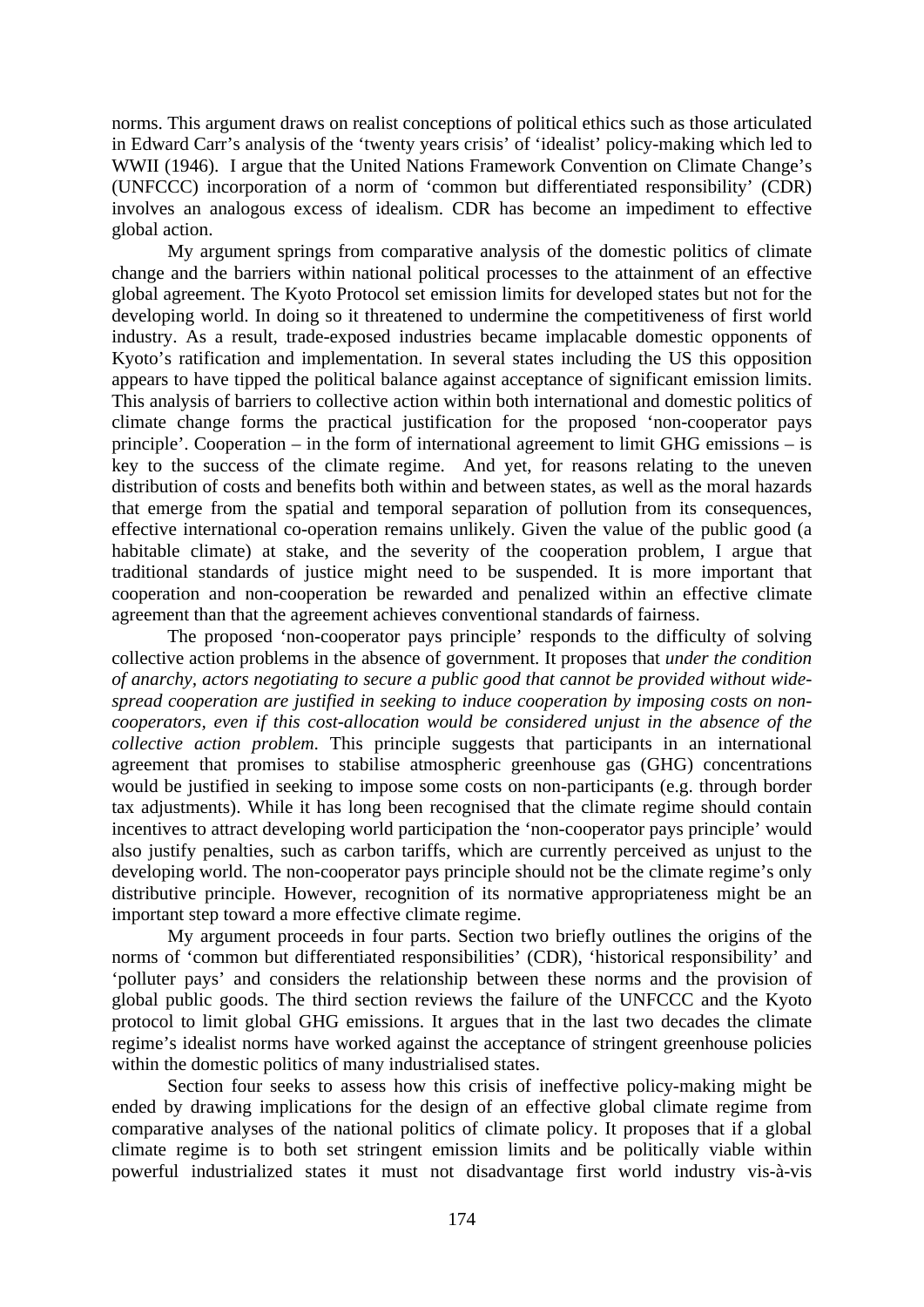developing world competitors. Just as the Montreal Protocol on Substances that Deplete the Ozone Layer induced developing world membership through a mix of carrots and sticks (technology transfer funding and trade incentives) so must the international climate regime restructure the calculus of state incentives so that participation is in the interest of the developing world. Border tax adjustments (BTA) are valuable tools because they protect the competitive position of developed world industries and also create incentives for developing world participation in the climate regime.

The final section articulates the case within non-utopian normative theory for 'pragmatic' measures, such as BTAs, which would impose costs on non-parties to a global climate agreement. It draws on the realist tradition of political ethics, which argues that international institutions must be designed, via a balance of pragmatic and idealist thinking, to work with the forces that motivate states. The argument for a non-cooperator pays principle emerges from the need for norms that are effective in solving collective problems. At first blush this argument – that an effective climate regime should be imposed on a reluctant developing world by powerful states, and that such an agreement must not disadvantage first world industry – might seem a piece of sophistry defending global iniquity. However, if we place a high value on averting a catastrophic climate outcome then a philosophical commitment to survival justify pragmatic norms. Likewise, assessed in terms of Rawls' difference principle (applied globally) the relative justice of competing approaches should turn on the empirical question of which is most favorable to the earth's least advantaged people.

#### **2 Global Public Goods and Norms Promoting Cooperation**

There are three distinct ethical questions at stake in an assessment of the non-cooperator pays principle. First, when, if ever, is it just for actors who contribute to securing a public good to *impose* a fair share of costs on actors who do not contribute. Second, is it ever just for actors to *induce cooperation* by promising to impose punitive costs on non-cooperators. Third, should normative standards for state behaviour take into account domestic constraints on the state's freedom of action, or should the state be judged against ideal standards.

The third question concerns how to judge ethics in the context of a 'two level game' where action in each game is constrained by conditions in the other game (i.e. statespeople whose international actions are constrained by domestic politics). Robert Putnam's (1988) analogy of international relations as being like a two-level game<sup>2</sup> describes the foreign policy decisions engage with both an international audience and a domestic audience. Making judgements about ethics in two levels games might require a understanding of the level of 'agential power'<sup>3</sup> or 'autonomy' the state possesses in respect of the pressures of domestic society and international structure (Hobson, 2000, pp 4-7). For example normative argument concerning the obligations of a nation-state may require actions that are politically impossible for a democratic government. If an ideal normative analysis says that state X owes \$Y in compensation for the harms caused by its historical pollution, but this level of voluntary compensation is not possible given domestic political structures – how should we judge the government which achieves the maximum possible outcome?

If we combine the second and third question we come to the nub of the climate change dilemma. Imagine that an ideal normative analysis says that industrialised states should meet the total costs of climate change mitigation and adaptation in order to compensate the developing world for their historical responsibility for causing climate change. In this scenario state X should contribute \$100 billion per annum to domestic climate

1

<sup>2</sup>Robert D. Putnam, "Diplomacy and Domestic Politics: The Logic of Two-Level Games," *International Organization* 42, no. 3 (1988).

John Hobson, *The State and International Relations* (Cambridge: Cambridge UP, 2000) 4-7.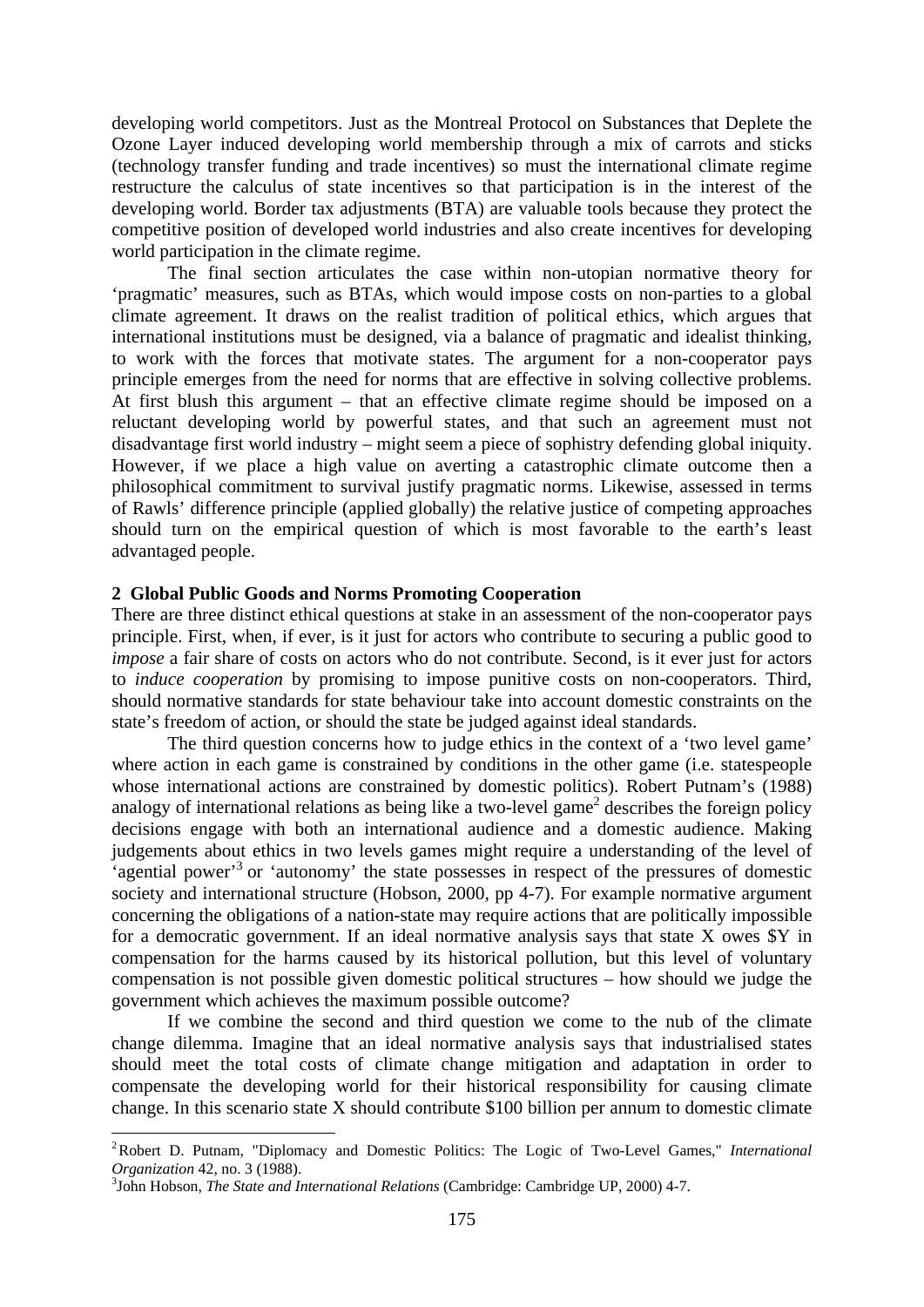mitigation efforts and to mitigation and adaptation in the developing world. Now suppose that domestic political constraints mean this level of expenditure could not gain congressional approval. Instead, two different deals are possible. In one X commits only \$40 billion meaning that a portion of the historic debt is repaid on just terms but that the mitigation and adaptation efforts will be insufficient and future generations will suffer unnecessary harm. The other politically possible outcome sees the state contributing a possible \$60 billion but using the promise of adaptation payments and threats of punitive tariffs to extract \$40 billion of contributions from the developing world. In this scenario the threat of climate change is dealt with effectively but on unjust terms. Future generations are spared unnecessary suffering by an unfair international agreement. This paper seeks to identify which of these approaches is more just.

The paper works from the premise that part of the purpose of social norms is to promote behaviour that is mutually beneficial. Norms coordinate behaviour into patterns that solve various forms of collective action problem. However the social norms with which we are most familiar (e.g. shouting drinks in turn) have evolved within small communities where the costs of non-compliance are obvious. The challenge posed by anthropogenic climate change has a number of features – such as a time delay between emissions and their environmental consequences, the difficulty of observing emissions, and the absence of an authority to enforce compliance – that might make norms that have evolved in other contexts ineffective in solving this global cooperation problem. For this reason, to understand the UNFCCC's failure we might begin with an analysis of the compatibility of the climate regime's norms and its stated goals.

#### *'Common but Differentiated Responsibility'*

The UNFCCC's most significant norm, established in Article 1, states that:

the global nature of climate change calls for the widest possible cooperation by all countries and their participation in an effective and appropriate international response, in accordance with their *common but differentiated responsibilities* and respective capabilities and their social and economic conditions

 While the practice of differentiating responsibilities in multilateral agreements is long-standing, and 'differential and more favourable' treatment has previously been given to developing countries, the UNFCCC embodies differentiated responsibility as a central principle. (Stone, 2004: 278-9) Adoption of the norm of differentiated responsibility in the UNFCCC followed from earlier acceptance of the right to development. Once the right to development was accepted it would have been inconsistent (and unjust) to ask developing states to limit development by restricting GHG emissions. (Shue, 1995: 459).

While the UNFCCC contains no binding emissions targets, the CDR norm found its practical expression in the differentiated targets negotiated at the third annual 'conference of the parties' (COP-3) in 1997 and codified in the *Kyoto Protocol to the United Nations Framework Convention on Climate Change*. The Kyoto Protocol establishes binding emission restrictions for Annex B states (developed plus some former communist eastern European states), but includes no mandatory targets for non-Annex B (developing) states. The decision to limit emission targets to Annex B states in this first commitment period appears to have been largely a tactical move to delay dealing with the thorny question of emission limits for developing powers such as India and China.(Vanderheiden, 2008: 69) The intractable problem here is that while a climate treaty that excludes India or China will not avert dangerous climate change, neither would these states accept emission limits that restrict their capacity to develop. By deferring resolution of this impasse to another day – negotiators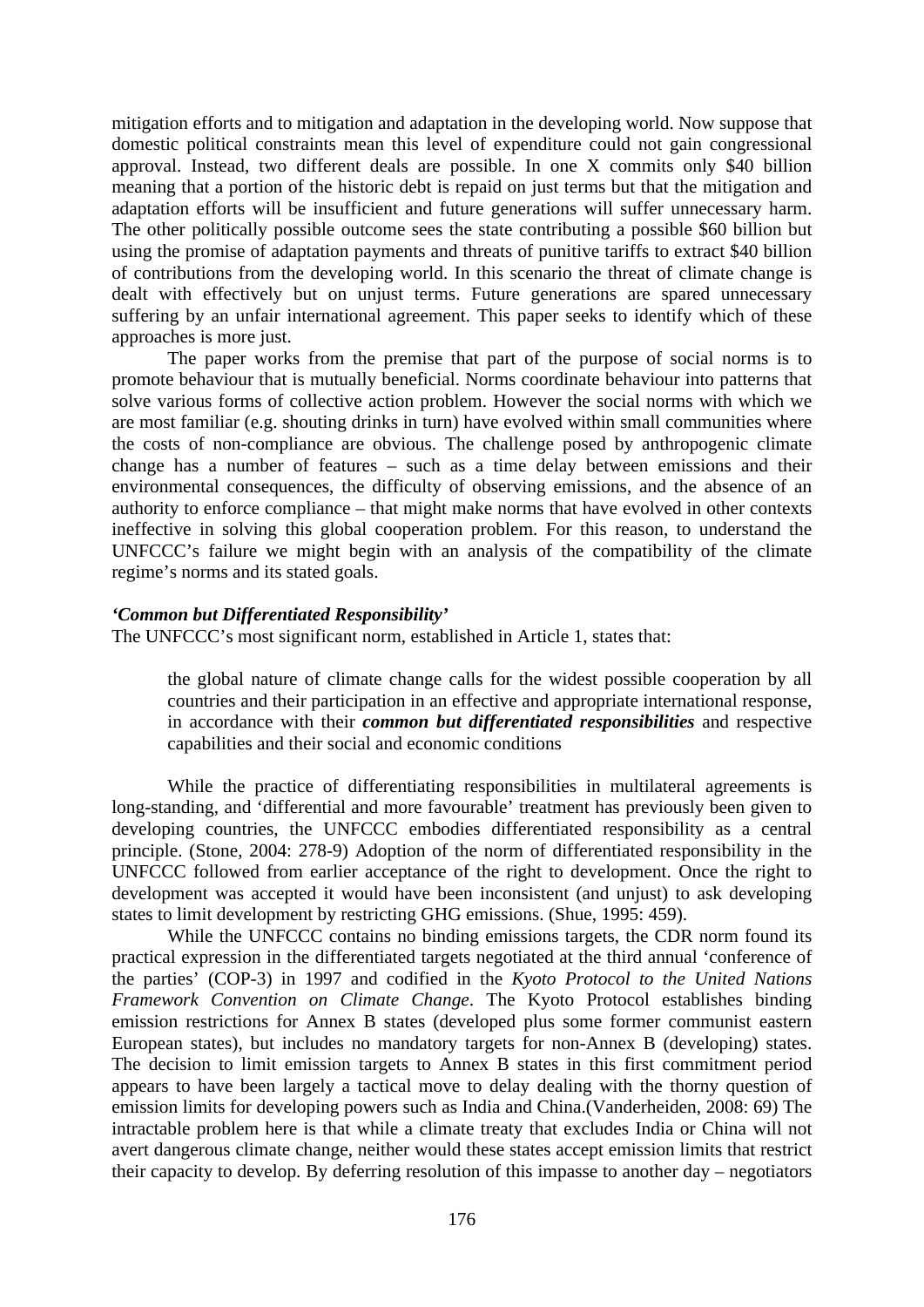left unanswered the question of whether it is possible to achieve a climate regime that is both effective and fair (as understood through UNFCCC norms).

# *'Historical Responsibility' and the 'Polluter Pays' Principle.*

The argument in favour of CDR also draws on two subsidiary normative principles. The 'polluter pays principle' (Gardiner, 2004: 579; Shue, 1999: 534) (Jagers and Goran, 2008; Shue, 1999: 537) reflects both goals of *fairness* (that the beneficiary of pollution should pay for associated costs), and of *efficiency* (that collective wellbeing is optimised if full costs of production are internalised rather than imposed on the community as a whole). The Rio Declaration on Environment and Development makes the clearest articulation of the polluter pays principle in international law:

*Principle 16. Internationalization of Environmental Costs* National authorities should endeavour to promote the internalization of environmental costs and the use of economic instruments, taking into account the approach that the polluter should, in principle, bear the cost of pollution, with due regard to the public interest and without distorting international trade and investment.

 In many cosmopolitan accounts of atmospheric justice, the 'polluter pays' principle of compensation for harm is supplemented by an 'ability to pay' principle (Caney, 2005; Jagers and Goran, 2008: 581-2; Shue, 1999: 537) or a 'beneficiary [of past GHG pollution] pays' principle (Page, 2008: 562-4) which is akin to the concept of 'historical responsibility' pushed by many developing states. For normative theorists allocation of responsibility for present day costs on the basis of historical emissions raises questions about the fairness of penalising acts whose harmfulness was not clear at the time (in the case of emissions pre 1990) or for imposing costs on present day generations for the actions of their parents and grandparents. (Caney, 2005; Jagers and Goran, 2008: 581-2; Shue, 1999: 537) Politically, the question of historical responsibility is also contentious because it demands enormous transfers of wealth from industrialised states to the developing world. By way of example, the UNDP's estimate of the annual cost of climate adaptation in 2015 is \$86 billion. (UNDP, 2007: 194)

Christopher Stone divides CDR into three types. Rational bargaining CDR emerges from rational bargaining between parties who obtain an efficient agreement (Paretoimproving in the sense of leaving at least one party better off without disadvantaging others) by recognising that parties' contributions and benefits will differ. (Stone, 2004: 278-9) Equitable CDR describes a negotiation where parties are still committed to a Paretoimproving outcome but agree to constraints on bargaining that limit possible outcomes to those that 'tilt the cooperative surplus more favourably toward a designated group of parties'. (Stone, 2004: 278-9) In contrast to these two Pareto-improving forms inefficient CDR awards the poor more than the entire net surplus of cooperation. Instead the negotiated outcome seeks to correct previous injustices by transferring wealth from some parties to others. (Stone, 2004: 278-9)

Recognising that climate negotiations involve bargaining over the provision of a global public good helps to clarify why CDR may be an inappropriate norm for the climate regime. Global public goods are, by definition, goods that are both non-excludable and nonrival in the sense that once provided no state can be prevented from enjoying them, and no state's enjoyment of the good impinges on others. (Barrett, 2007, p. 1) Because public goods are non-excludable they are amenable to free-riding and so, in the absence of government, are likely to be undersupplied. A state choosing whether to spend money on climate change mitigation measures will be aware that the vast majority of the benefits of expenditure will accrue to others. In contrast the benefits of adaptation expenditure are exclusively local.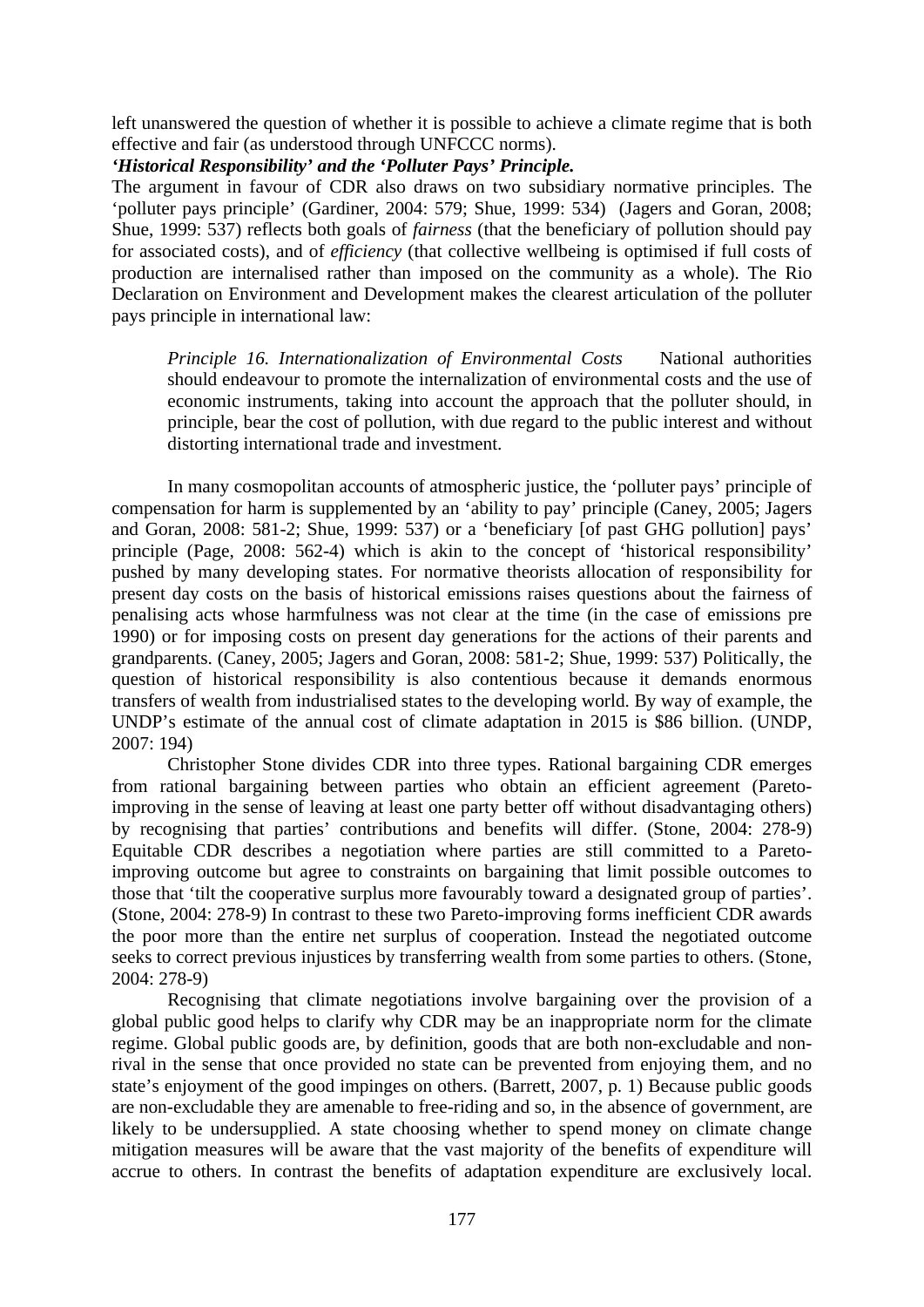Further, since the benefits of adaptation spending are more immediate and tangible it is likely to attract greater political support. In the absence of a global agreement which guarantees proportionate state contributions to mitigation efforts it may be rational for states to preference adaptation to mitigation even if this approach is the less efficient (measured globally). For these reasons the public good of climate safety is likely to be underprovided. If climate regime negotiations are constrained by expectations of inefficient CDR then the motivation for powerful states to make the necessary investment will be very low. Analysis of the climate regime's failure over the last twenty years demonstrates this point in greater detail.

# **3 The Climate Regime's 20 Years Crisis**

In 1988 the World Meteorological Organization and the U.N. Environment Programme established – with authorisation from the U.N. General assembly – the Intergovernmental Panel on Climate Change (IPCC). The IPCC is an intergovernmental panel of scientific experts charged with the responsibility to continually assess the risk of climate change caused by human activity and to provide policy-relevant summaries of scientific knowledge. By 1988 there was a high degree of scientific certainty that carbon dioxide (CO2) and other greenhouse gasses such as methane and nitrous oxide were accumulating in the earth's atmosphere and creating anthropogenic warming through their heat-trapping properties. Concerns about global warming were also gaining prominence in the international political agenda. The first IPCC report of 1990 confirmed the scientific evidence for anthropogenic climate change and prompted the negotiation of the 1992 United Nations Framework Convention on Climate Change (UNFCCC) in the lead up to the Rio Earth Summit. Despite these clear warnings and promising early negotiations, subsequent inaction means that warming of considerably more than 2°C is now almost inevitable.

A picture of this coming crisis can be gained by comparing IPCC climate projections against emission trends predicted in the International Energy Agency's annual *World Energy Outlook* reports. The IEA's reference scenario, which predicts future carbon emissions factoring in only conservation measures that have already been committed to, sees global energy-related CO2 emissions rising from 28Gt in 2006 to 42 Gt in 2030. This projected increase 'puts us on a course of doubling the concentration of' GHGs 'in the atmosphere by the end of the century, entailing an eventual global average temperature increase of up to 6°C.'(IEA, 2008: 11). Warming of this speed and magnitude is unprecedented in human history. It is also possible that warming of this scale would take the planet past tipping points that would trigger catastrophic change. At minimum it would result in unprecedented harmful transformation to human and biological systems and mass extinctions of plant and animal species.

The IEA's assessment of alternative emission trajectories is also sobering. Two alternative emissions scenarios are considered. The more plausible – which nevertheless requires much more stringent emission limitations than we have seen to date – results in 550ppm CO2 equivalent that is projected to result in around three degrees of additional global warming. Warming in excess of 2°C is generally considered unacceptably dangerous. Limiting warming to this agreed 'safe' level would necessitate stabilizing atmospheric CO2 at 450ppm. The IEA's 450ppm emission trajectory would require unprecedented financial, scientific and political commitment. The IEA report notes:

'The scale of the challenge in the 450 Policy Scenario is immense: the 2030 emission level for the world as a whole in this scenario is less than the level of projected emissions for non-OECD countries alone in the Reference Scenario. In other words, the OECD countries alone cannot put the world onto the path to 450-ppm trajectory, even if they were to reduce their emissions to zero. Even leaving aside any debate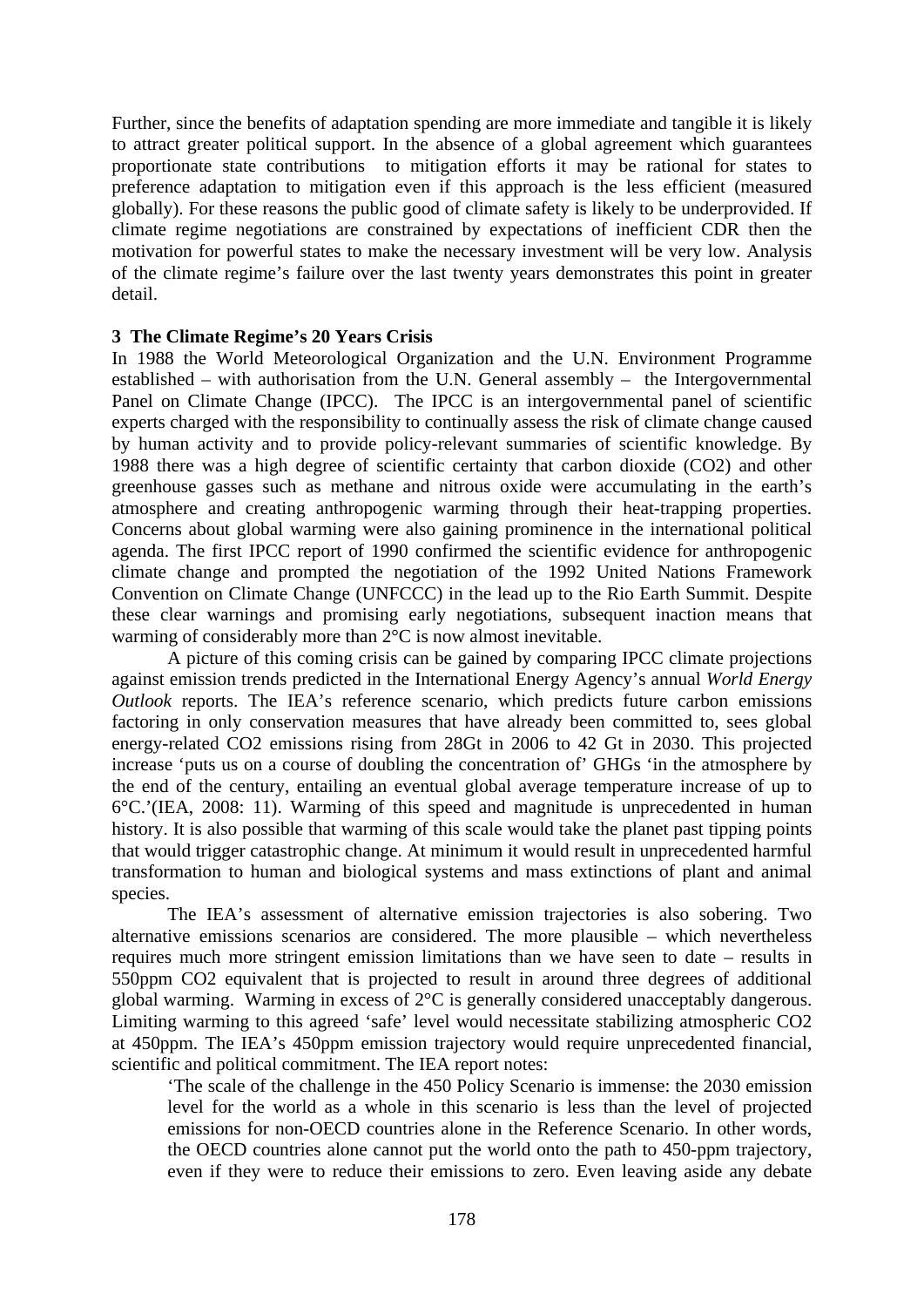about the political feasibility of the 450 Policy Scenario, it is uncertain whether the scale of the transformation envisaged is even technically achievable, as the scenario assumes broad deployment of technologies that have not yet been proven. The technology shift, if achievable, would certainly be unprecedented in scale and speed of deployment. (IEA, 2008)

 Yet even this, seemingly unachievable goal, may be insufficient to avert dangerous warming. Some climate scientists argue that IPCC climate modeling, while accurate over a period of decades, does not model a set of slow feedback mechanisms that are apparent from paleoclimate data. According to this view "If humanity wishes to preserve a planet similar to that on which civilization developed and to which life on Earth is adapted, paleoclimate evidence and ongoing climate change suggest that CO2 will need to be reduced from its current 385 ppm to at most 350 ppm." The possible consequences of prolonged overshoot of this target includes the "possibility of seeding irreversible catastrophic effects." (Hansen et al., 2008)

The eventual response to doubling pre-industrial atmospheric CO2 likely would be a nearly ice-free planet, preceded by a period of chaotic change with continually changing shorelines.(Hansen et al., 2008: 16)

 The IEA emission trajectories also illustrate the need for the climate regime to limit developing world emissions. In the reference scenario a full three quarters of the projected increase in energy-related CO2 emissions arises in China, India the Middle East, while 97% of increases are sourced from non-OECD countries as a whole. The pressure for emission increases from the developing world only adds to the urgency of cuts in industrialized states. For example, the IEA's 450ppm emission trajectory 'requires emissions in OECD countries to be reduced by almost 40% in 2030, compared with 2006 levels. Other major economies are required to limit their emissions growth to 20%.' (Agency, 2008) The IEA also points out that the long life of electricity infrastructure means that most of the emissions of the next 20 years are effectively 'locked in'. The cost of past policy failures is high. If the required future emission reductions look impossible a large measure of blame must go to the previous 20 years of policy inertia.

#### *The Failure of the Kyoto Protocol*

The Kyoto Protocol was always intended as a first step and a foundation upon which future negotiations would build. However, it is instructive to review how complete the failure to arrest emissions has been. In the period 2000 to 2006 global CO2 emissions increased at an annual rate of 3.1% - a rate of increase which is more than double that of the 1990s (van Vuuren and Riahi, 2008: 241). Whether this increase is a short term aberration, or is reflective of a long term shift that renders the IPCC emission scenarios on which climate predictions have been based as unduly conservative – is debatable (van Vuuren and Riahi, 2008: 241). What is clear is that emission levels are trending in the wrong direction and that the Kyoto Protocol has done little to alter this trend. Whatever the future of the UNFCCC process, the first 20 years since the creation of the IPCC has been a period of relatively unconstrained emissions growth in which atmospheric GHG concentrations have overshot a level of relative 'safety'.

Given that Kyoto was intended to be only the first round of an ongoing negotiation process, and only entered into force in February 2005 a defender of the UNFCCC process might argue that my negative assessment is premature. However, the delay in the protocol's adoption (it only came into effect once states 55 states responsible for 55% of global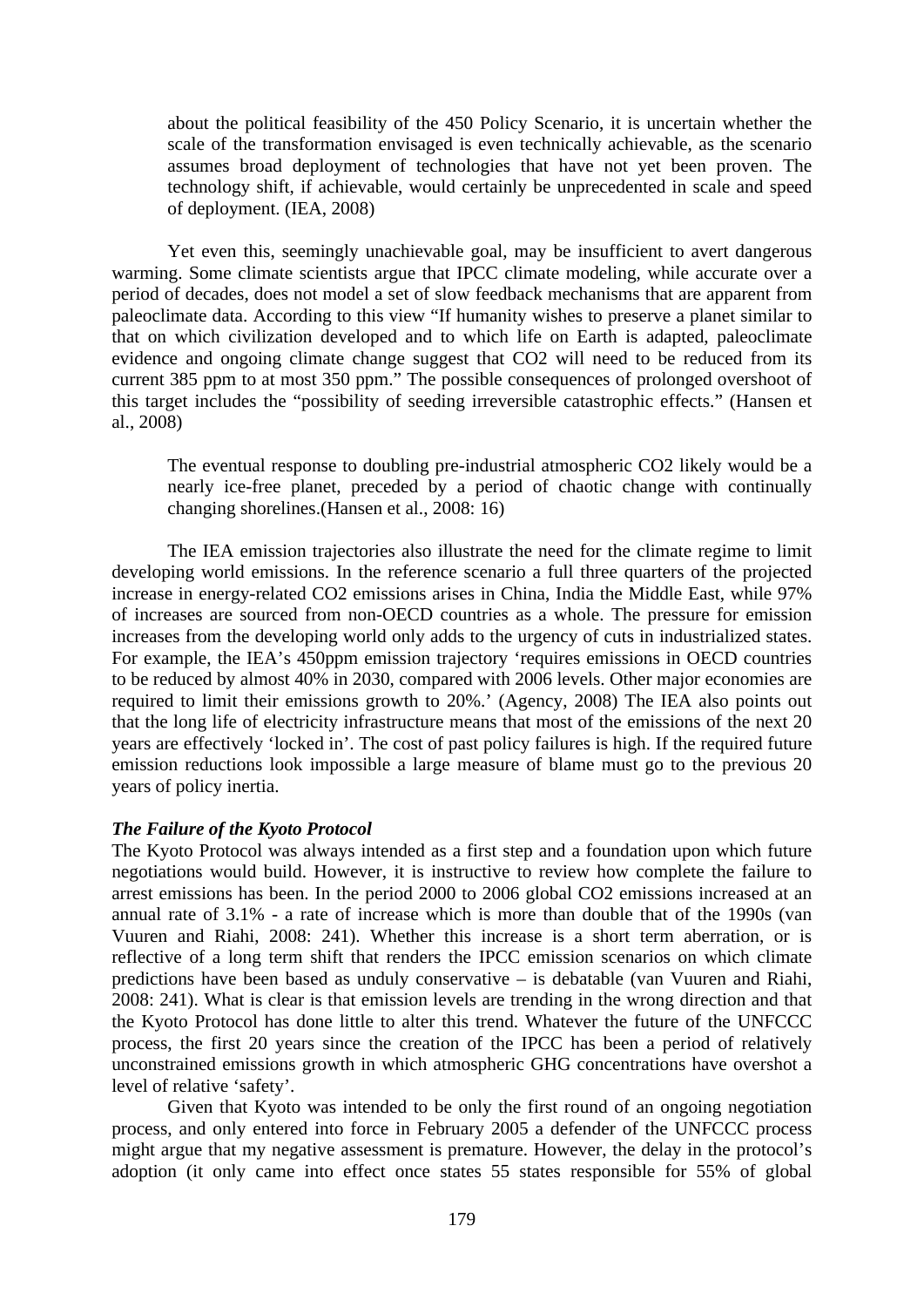emissions had ratified) and the modest targets adopted might equally be seen as key aspects of the protocol's failure.

Even the European Union – generally regarded as the green demandeur of climate negotiations – agreed to aggregate targets under Kyoto that reflect little more than a business as usual emissions trajectory. (Harrison and Sundstrom, 2008: 5)Germany's post reunification closure of inefficient industries in the east, and the UK's decommissioning of inefficient coal power stations as part of a switch to natural gas meant that these two states were recipients of windfall emission reductions. Together, their promised reductions account for more than 100% of EU wide commitments. (Harrison and Sundstrom, 2008: 5) Major states that took on significant reductions below a business as usual scenario in Kyoto either refused to ratify (the United States), ratified but subsequently announced an intention to not comply (Canada), or have adopted compliance plans based on investment in international flexibility mechanisms rather than domestic taxation or regulation (Japan). (Harrison and Sundstrom, 2008). While the Kyoto process has resulted in some efforts to limit GHG emissions, evidence suggests that this form of agreement is hopelessly ill-equipped to meet the challenge at hand.

#### *A Cosmetic Treaty?*

One possible explanation for the failure the UNFCCC process and its Kyoto Protocol is that some parties never intended them to succeed. During the cold war the term 'cosmetic treaty' described an arms-control treaty that created the impression of progress without implementing significant change. Such agreements might be domestically useful for both sides. The Kyoto protocol is not purely cosmetic – for example it has lead to the creation of a carbon market that today is worth over US\$10 billion per year.(Tickell, 2008: 35) However, it seems likely that the protocol (and future treaties) may be cosmetic in the sense that their claimed benefits are not matched in reality. It would be logical for politicians facing a costly, long-term, complex problem whose solution involves significant short term costs and job losses to opt for an ineffective treaty that satisfies public expectations by creating the appearance of progress at minimal cost. Such a treaty would very likely be in the short-term political interests of all governments.

The Kyoto Protocol's lack of an effective compliance mechanism might be viewed as one sign of treatymakers' cosmetic intent. As Scott Barrett argues the Kyoto Protocol overreaches through reliance on its own specific compliance mechanisms. A failure to meet commitments in the first commitment period does attract a notional penalty of more onerous targets in the subsequent period. However, since subsequent commitments have not been negotiated yet future bargaining positions will reflect (and therefore negate) Kyoto penalties. Barnett contends that this problem arises because Kyoto fails to engage the 'elemental forces of sovereignty' and states' tendency to place their national economic advantage before the protection of global public goods. (Barrett, 2007: 93-4)

#### *Fingering Common but Differentiated Responsibility as The Culprit*

The inherent cooperation problem involved in provision of a costly global public good is surely one part of the explanation for the Kyoto protocol's ineffectiveness. However, the UNFCCC's idealist norms have been another culprit ensuring that Kyoto has not lived up even to its limited promise. Of particular significance is the expression of the norm of 'common but differentiated responsibility' in the Kyoto Protocol in the form of binding emission targets that are applicable to some states and not others. This differentiated treatment has been a significant contributor to the wasted years in which virtually no progress toward limiting GHG emissions has been made.

Most analysis of the climate regime by political scientists has sought to explain the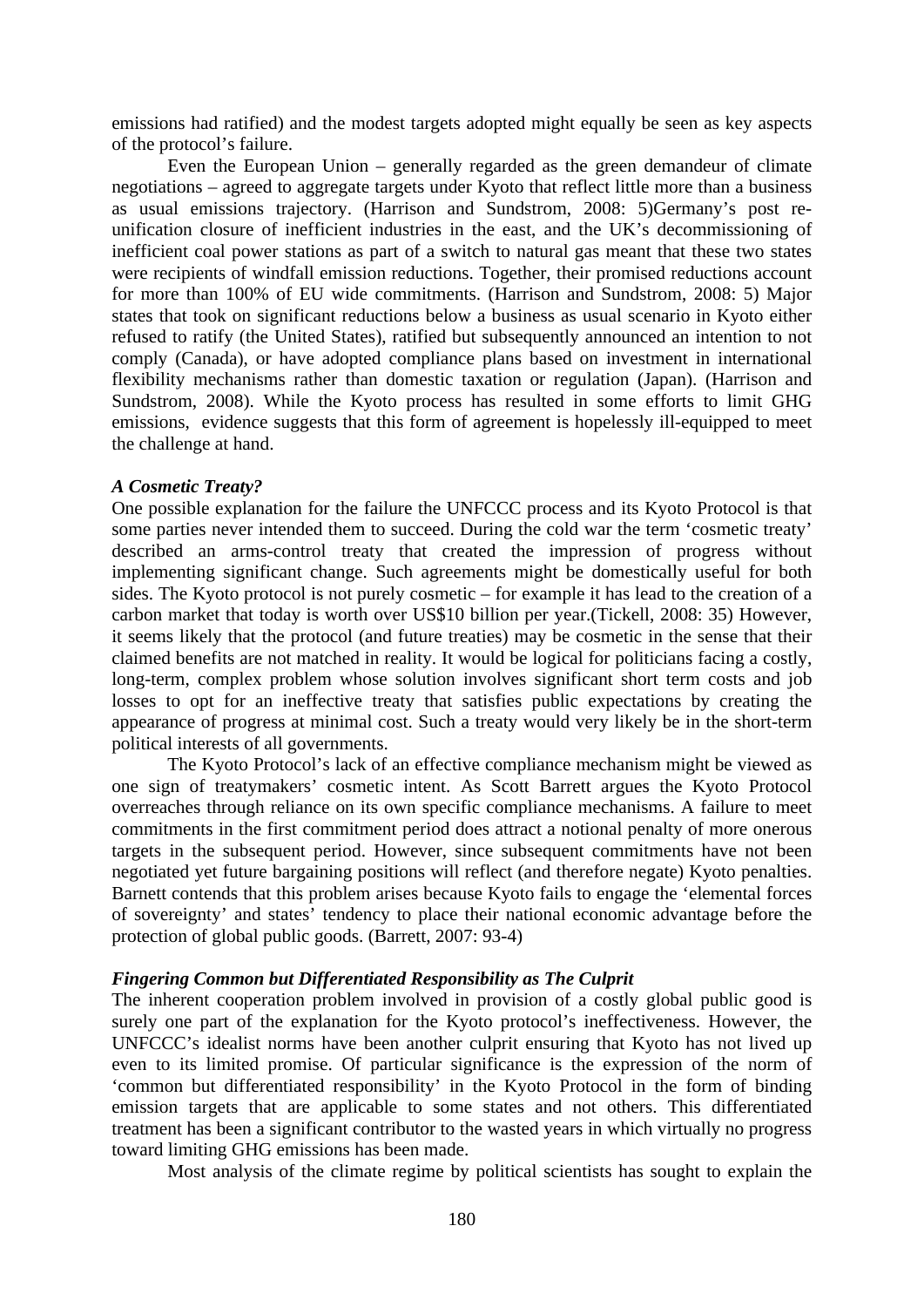prospects for international cooperation by considering the motivations of states as unitary actors. Recently this 'structural' international relations approach has been complemented by comparative research that explains the climate regime's ineffectiveness via analysis of the domestic processes through which national climate policy is formed. (Harrison and Sundstrom, 2008; Lantis, 2006) This research exposes the nature of the 'two-level' cooperation problem inherent in global climate change, and the way in which the norm of 'differentiated responsibility' has interacted with domestic political processes. Internationallevel cooperation to achieve the deep emission cuts required, is only realizable after the resolution of domestic cooperation problems. By placing developed world industry at a competitive disadvantage the norm of 'differentiated responsibility' tilts the playing field of domestic politics: it gives powerful industries an additional economic incentive to lobby against effective national climate policy and arms them with an appealing nationalist argument. In advantaging developing states over developed, and in particular China over the United States the norm of 'differentiated responsibility' also defies the realist precept that internationally effective agreements should work with, rather than against, the forces that motivate states.

Across a variety of western states such as the United States, Canada and Australia, the seemingly one-sided nature of the Kyoto commitments empowered a nationalist argument that '*we should not reduce emissions unless developing states like China do so too*.' The US Senate's Byrd-Hagel Resolution (S. Res. 98, 2001) – which was passed unanimously and stated that the United States should not be a signatory to any protocol that does not include binding targets for developing nations as well as industrialized nations – is perhaps the most significant expression of this perspective. It is a clear demonstration of the political obstacles to US adoption of an international agreement that is obviously injurious to US economic competitiveness. President Bush's subsequent justification of his decision to withdraw from the Kyoto Protocol, underscores the point through its focus on the unfairness of differentiated responsibility:

I oppose the Kyoto Protocol because it exempts 80 percent of the world, including major population centers such as China and India from compliance, and would cause serious harm to the U.S. economy. The Senate's vote, 95-0, shows that there is a clear consensus that the Kyoto Protocol is an unfair and ineffective means of addressing global climate change concerns.(Bush, 2001; cited in Vanderheiden, 2008: 64)

#### *'Jumping as High as the Political System Will Tolerate'*

US Special Climate Envoy Todd Stern's defense of the Obama Administration's climate policy that 'we are jumping as high as the political system will tolerate' underscores the reality that congressional representation of sectional interests limits the US's capacity for strong climate action. The limited change to US policy under the Obama administration perhaps provides the clearer evidence of domestic constraints than do Bush's words (above). Since the Bush administration appears to have been ideologically opposed to taking action on climate change Bush's words about fairness probably masked an underlying preference for inaction. In contrast, Barack Obama was elected on promises to address climate change. In the context of this apparent ideological support the limited emission cuts promised (20% reduction on 2005 levels by 2020) by the Waxman-Markey 'American Clean Energy and Security Act' (ACES) illustrate the enormity of the climate challenge. Even in the unlikely event that this Bill obtains congressional approval without further dilution, this Bill is not consistent with a global deal that even comes close to stabilization at 450ppm.

The evidence that the norm of 'common but differentiated responsibilities' has prevented (or been used to justify opposition to) climate action is strongest in the case the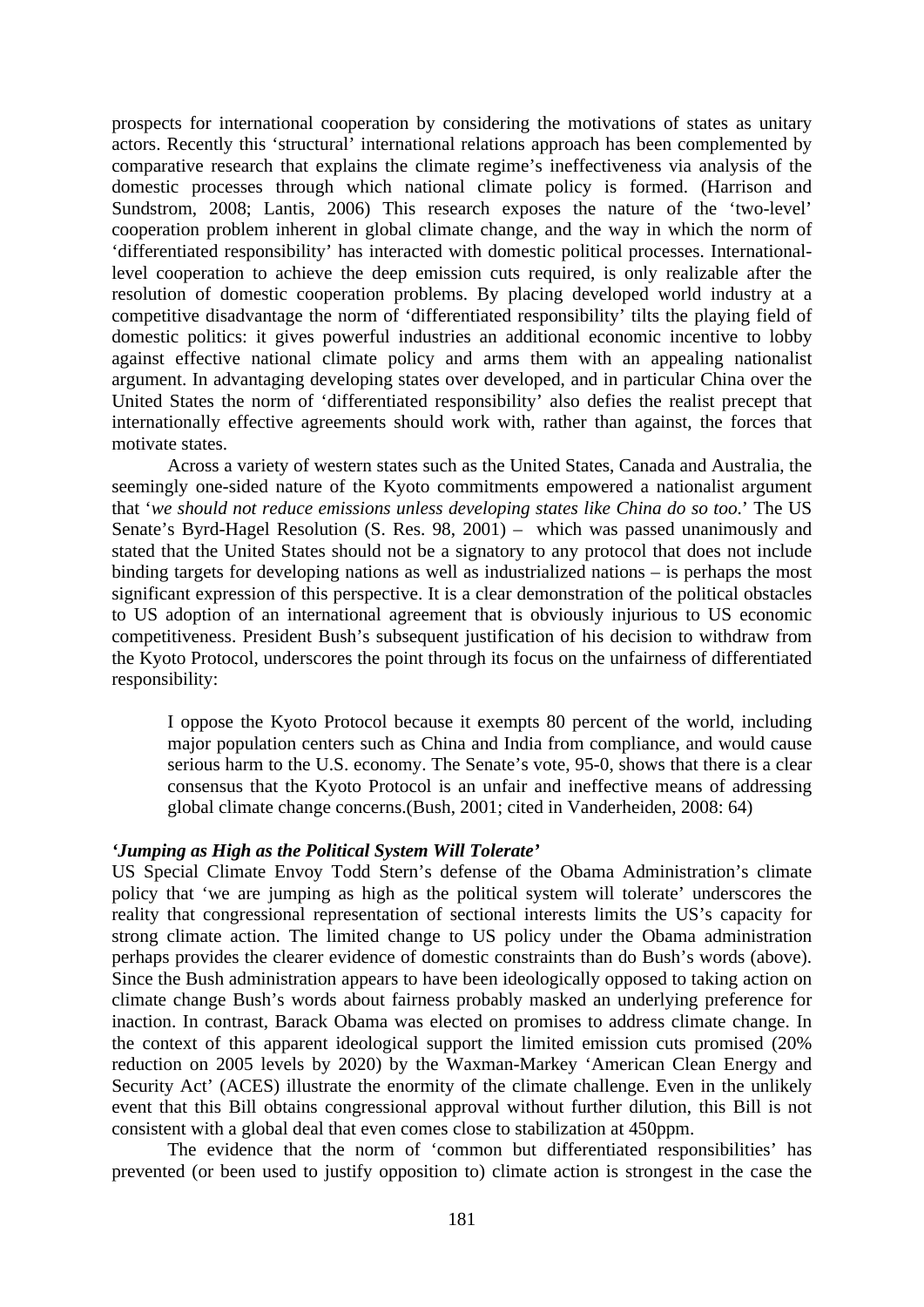United States and other opponents of the Kyoto Protocol. However the fact that no major polluter has achieved substantial emission reductions below business as usual projections during the Kyoto Protocol period suggests that this dynamic may be influencing the policy of many other states. EU members such as the UK and Germany which have pushed hardest for stringent emission cuts have largely been riding on the back of windfall emission reductions. Their incapacity to deliver substantial emission reductions despite a receptive political environment also suggests that the competition concerns of business may be at play.

The norm of 'common but differentiated responsibility' is responsible for one additional aspect of Kyoto's failure – that it has encouraged the relocation rather than reduction of GHG emissions. One consequence of a regime which limits emissions in some states, but not others, is that it has encouraged the relocation of GHG intensive industry but not the reduction of GHG intensive consumption. Analysis of the differences between 'production-based' and 'consumption-based' carbon accounting mechanisms is illustrative of this point. Whereas on the UNFCCC production based methodology, UK Greenhouse Gas emissions have fallen by 15% since 1990 considered in terms of consumption based accounting, the illustrative outcome is a rise of 19% over the same period' (Helm et al., 2007) While the de-industrialisation of the west is obviously beneficial for developing world economies it does not address climate change.

# **4 Practical Advantages of Imposing Costs on Non-Cooperators**

"The essential challenge of a treaty is to restructure incentives so that countries are better off participating than not participating, and better off complying than not complying. (Barrett, 2007: 93)

Addressing climate change is a strikingly challenging political problem because the immediate costs of action are high, the costs of inaction are delayed, and only cooperative multilateral action can address the problem. An international collective action problem (where states have differing commitments to addressing the problem, and all are reluctant to take unilateral action that would create an economic disadvantage) is layered on top of a series of national collective action problems (where the interests of polluting industries tend to outweigh more diffuse general interests in national political process). (Harris, 2007) Given the barriers to international cooperation the capacity to impose costs on non-cooperators – in particular through carbon tax equalization measures – is important because it: 1) can act as an incentive for participation in an effective international agreement; 2) reduces domestic political opposition to emission restrictions by protecting trade-exposed industries; 3) enables GHG emissions to be taxed at the point of consumption rather than production (a point with important equity implications as discussed later). This section first outlines debate over the legality and uses of carbon tariffs and border tax adjustment and then discuss these three arguments in detail.

# *Carbon Tariffs*

Adoption of carbon tariffs in conjunction with domestic GHG trading or taxation schemes is the most likely form in which the non-cooperator pays principle might be applied. Amid growing attention to the trade-related aspects of climate policy, plans to impose countervailing duties, or equalizing 'border tax adjustments' are particularly contentious. BTAs are taxes or subsidies that level the playing field between domestic industries subject to GHG-limiting measures and competitors in states that do not take on binding emission limitations. Such measures promise to reduce GHG emission by limiting 'carbon leakage' while creating incentives for all states to participate in the post-Kyoto successor agreement.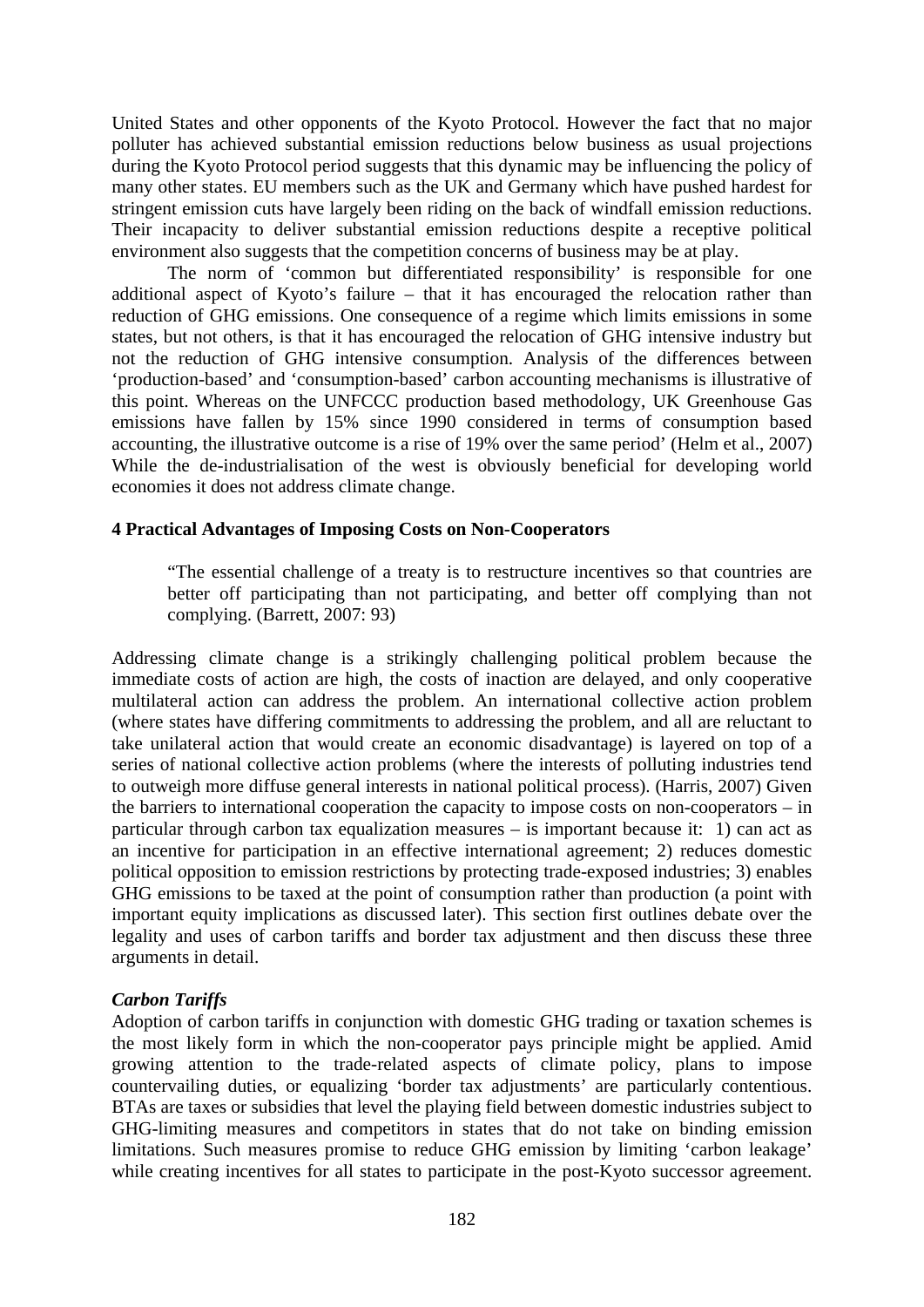Yet, despite their political appeal BTAs are commonly critiqued for amounting to 'green protectionism' that is both economically damaging and unjust when directed against developing states (Biermann and Brohm, 2005: 291). According to this view it is unjust to impose western environmental standards on the developing world as to do so defies the 'polluter pays principle'.

As we have seen key argument raised against emission trading schemes or tax regimes that create incentives to reduce GHG emissions is that such measures will harm the competitiveness of domestic industries. Border tax adjustments offer a solution to this problem by imposing equalizing taxes on imports from states where GHG emissions are not regulated, and by granting subsidies or tax-relief to exports. In so doing BTAs reduce domestic opposition to environmental measures, create incentives for other states to adopt similar laws and by protecting domestic industries from international predation encourage technological innovation that minimizes environmental harm.

While Article III.2 of the GATT allows for BTAs that adjust for direct taxes on both imports and exports there is no settled law on the question of whether adjustment is legal on 'an input that is fully consumed during production, such as energy'(Tarasofsky, 2008: 11). Indeed, some argue that rebate of 'taxes on embodied fuels is barred by the GATT Subsidies Code's ban on rebating *prior stage cumulative indirect taxes.' (Hoerner, 1998: 8)* Advocates of BTA's commonly argue that these measures are appropriate for use between developed economies but not against imports from developing economies. Such discrimination, which is justified by the developed world's historical over-use of the atmospheric commons, would probably be legal under WTO jurisprudence which must take into account widely ratified treaties (Biermann and Brohm, 2005: 291). In this context the UNFCCC's CDR norm probably provides legal cover for discrimination based on participation in a treaty that imposed differentiated burdens on different parties. (e.g. under the Bush administration many Europeans argued that BTAs should be used to target US imports.) Non-discriminatory application of the BTAs (application on imports from all non-parties to a Kyoto successor agreement) would obviously be less vulnerable to legal challenge.

# *Restructuring Incentives to Make Cooperation Attractive*

In the past, global environmental cooperation has often been achieved through what Elisabeth DeSombre terms the 'internationalisation' of US domestic policies (DeSombre, 2000). In this process once environmental standards have been adopted domestically by the US, industry and environmentalists find common cause in demanding that these standards be imposed on other states through economic threats. The cost of the overhaul of global energy systems necessary to combat global warming is of an order of magnitude greater than any of DeSombre's examples of endangered species, air pollution, and fisheries conservation, so the situations are far from comparable. Further, the United States is neither able nor willing to impose global limitations on GHG emissions. However, it may be that if a group of influential states were to agree to place a price on GHG emissions and to create appropriate incentives for developing world participation, this agreement could be adopted widely.

The Montreal Protocol on Substances That Deplete the Ozone Layer (September 1987), although tackling a much simpler problem than global warming, offers an instructive model as to how this process might work. This protocol limited the global use of chlorofluorocarbons (CFCs), which were suspected to destroy stratospheric ozone. One of the most impressive elements of the agreement was that it was achieved prior to full scientific certainty about the link between CFCs and Ozone depletion. By offering funds to assist developing countries with adjustment costs, and using market access as carrots and sticks (parties to the Montreal protocol were given continued market-access during a phase-out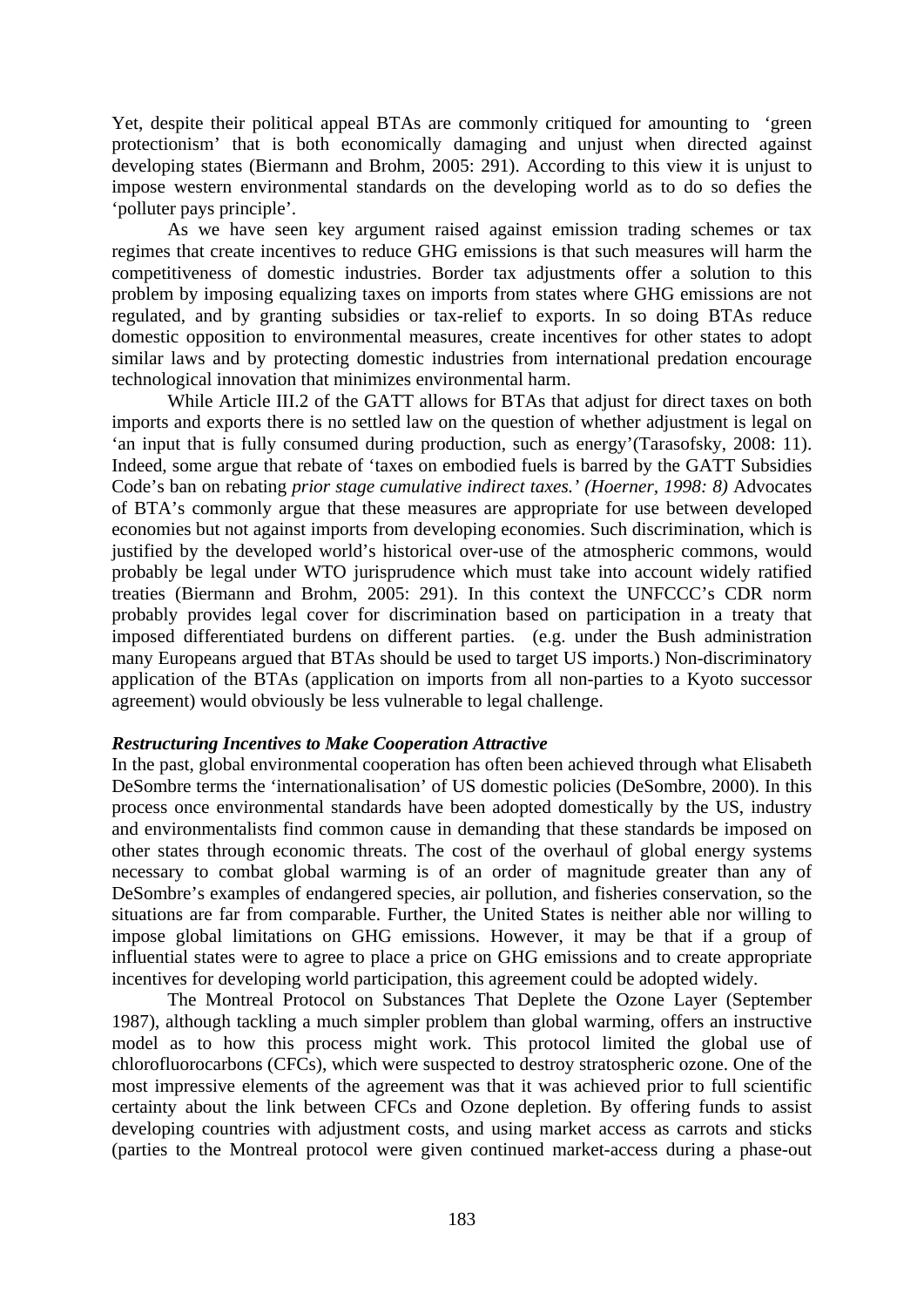period, but non-parties were immediately excluded) this agreement gained almost universal acceptance.

Eric Haas's analysis of this highpoint of international environmental cooperation reveals many of the reasons as to why Ozone-depleting substances and GHGs are not analogous. There were only seventeen companies producing CFCs in a \$100billion industry with operations in sixteen countries. (1992: 197) In "this oligopolistic market, DuPont was the world leader" holding 50% of the US and 25% of the global market". In 1989 at the first government review of the Montreal protocol, 81 countries agreed on faster phase-out times, and to establish a fund to assist LDCs with adjustment costs (approx \$240 mill with \$40-\$60 mil contributed by the united states). Since CFCs accounted for only about 2% of total corporate profits, DuPont was able to take a long-term view. (Haas, 1992: 197) The size of its other business made its corporate reputation more important than maximising profitability of CFC production. DuPont's scale also meant that once it decided to support a freeze and then phase-out of CFCs, other industry players were forced to follow. Yet, despite the obvious difference in the number of players and size of the industry affected the Montreal Protocol example may still contain lessons for the climate regime as to how a group of powerful states can coax a reluctant world into a treaty.

Existing efforts to encourage developing world participation in a post-Kyoto successor agreement center on 'carrots' – such as technology transfer funding, adaptation funding, and participation in an emissions trading market. These carrots all involve transfers of resources from industrialized states to developing states and for this reason have, to date, been poorly funded. It seems unlikely that these inducements alone will be sufficient to motivate developing world acceptance of emission restrictions. The developing world also makes a strong argument that this assistance should not be conditional. Since industrialized states' emissions have created climate change – assistance is viewed as repayment of a historic debt. This is a key argument in favour of the 'stick' of BTAs. If avoiding taxes on GHG emissions gives a state a trade advantage this militates against their participation in a climate agreement. If participation instead carries an economic cost (via carbon tariffs) the incentives are partially reversed.

A likely riposte to this argument points out that the changing economic power of the industrialized world vis-à-vis developing powers like China and India means that it is no longer possible for a small group of powers to impose solutions on the globe. Further, the global character of GHG emissions – each state is involved – means that it is not possible to round up all major emitters in a single agreement. Against these arguments we can note first, that the severity of the challenge make rebutting counterproductive fairness arguments all the more important. Second, we can observe various concentrations of emissions that create possibilities for an effective treaty being reached by a limited number of parties. For example, the production emissions are heavily concentrated (looking out to 2050 the IEA predicts that the five largest emitters of energy-related CO2 – China, the United States and the European Union, India and Russia will together account for almost two thirds of global CO2 emissions;(IEA, 2008: 12) the consumption of GHG-intensive good is heavily concentrated in OECD countries, and that most GHG-intensive industries have a limited number of 'supply' points (such as oil refineries or coal washing states) whose regulation would have extra-territorial effect. (Tickell, 2008)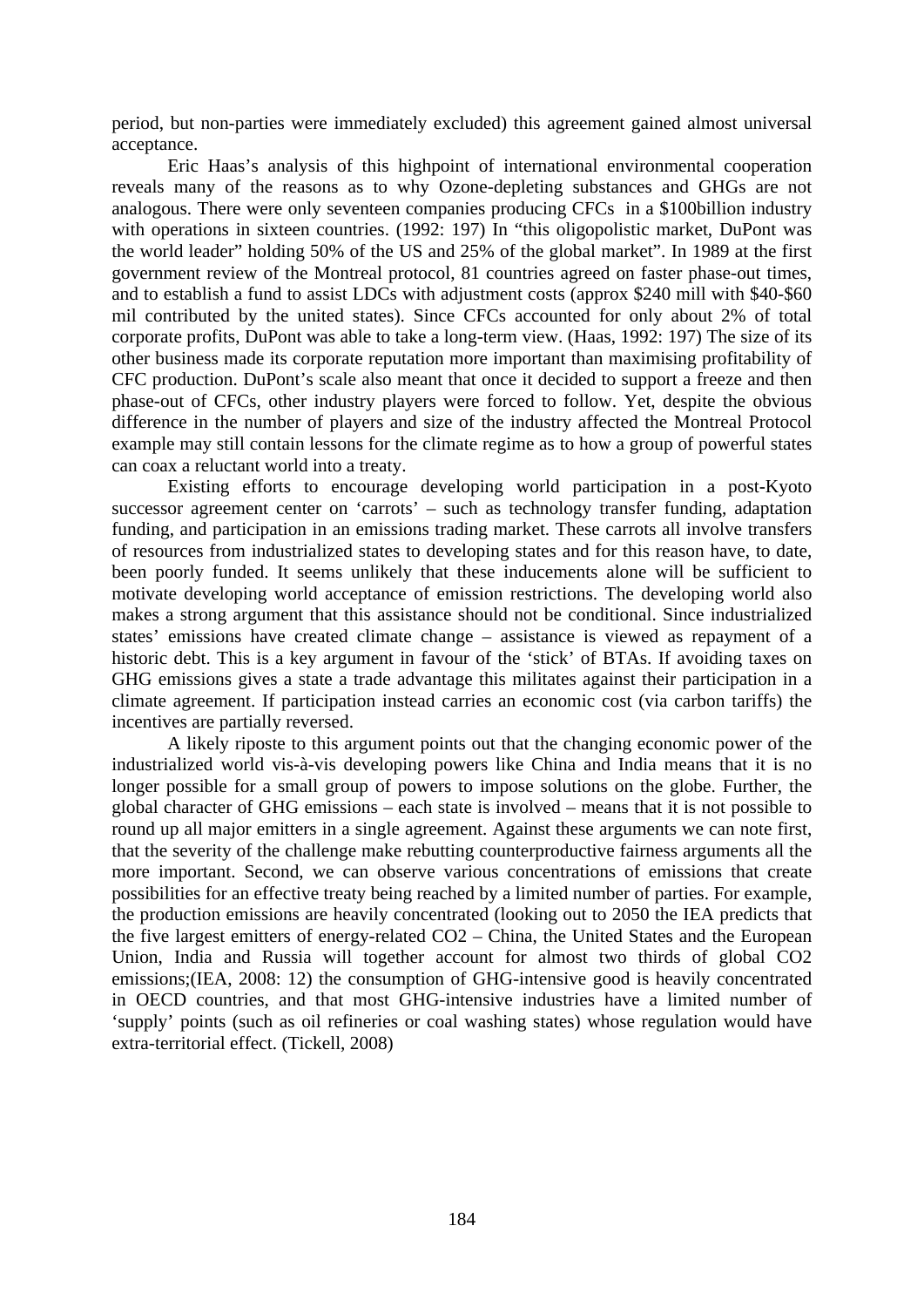#### *Changing Incentives Within Domestic Politics.*

"If other countries don't impose a cost on carbon, then we will be at a disadvantage…[and] we would look at considering perhaps duties that would offset that cost," - Energy Secretary Steven Chu4

We have seen that the tendency for costs to fall on a limited number of polluting industries creates strongly motivated opponents of GHG regulation, and thus tips the balance of domestic politics against effective action. The argument that unilateral action to place costs on GHG emissions will put domestic industry at a disadvantage is an important part of this opposition. Carbon tariffs address this argument by re-establishing an even playing field between domestic and foreign production. Obviously this change will not neutralise domestic opposition to emission limitations. Polluting domestic industries will continue to resist regulation of GHG emissions because they wish to minimise their costs. However, carbon tariffs will have two important advantages. First, in situations where domestic industries have lower emissions per unit of production than their competitors they may become advocates of BTAs. Further, a BTA scheme will create economic incentives promoting the transfer of low emission technologies even to states that are not party to a climate agreement.

 The second domestic political advantage of BTAs lies at the level of rhetoric. As President Bush's argument about the unfairness of the Kyoto Protocol attests, arguments against national action on climate change are normally couched in nationalist terms. Fairness toward a state, and the risk of disadvantage in international competition are emphasized. BTAs neutralize this nationalist rhetoric. Without the claim of being disadvantaged internationally, polluting industries would be forced to argue against emission restrictions on other grounds. It seems likely that public opinion will be less sympathetic to polluters' arguments once the cloak of 'shared national interest' is removed.

#### *Taxing Emissions at The Point of Consumption*

A third advantage of a carbon tariff regime is that it allows emissions to be taxed at the point of consumption. At present in Europe consumption of domestically produced goods incurs carbon taxes, but imports do not. The developing world's argument that their right to development and improved living standards should not be sacrificed to protect western overconsumption is a strong one. But this argument militates in favour of, not against, carbon tariffs. For example if exports from China to the E.U. were subject to equalising GHG duties, this would mean that European consumers would be paying for the cost of GHG emissions but Chinese consumers would not.

The ethical argument for differentiated treatment of states ultimately rests on a concern for the wellbeing of people in developing states. This argument justifies opposition to limits on emissions that contribute to developing world consumption. It does not justify opposition to restricting emissions on developing-world production that is destined for first world consumption. BTAs in fact offer an ideal mechanism for targeting emissions that are linked to developed world consumption without penalising so-called 'survival emissions'

# **5 A Normative Defense of Pragmatic Norms**

 $\overline{\phantom{a}}$ 

I characterised the post-1988 climate regime as the subject of a 'twenty years' crisis' both because of the manifest lack of effective action over the two decades since the scientific basis for global warming was firmly established, and to evoke E.H. Carr's analysis of the earlier 'twenty years crisis' where creation of overly idealist international institutions following WW1 ultimately led to the collapse of the international system and a second great war.(Carr, 1946) I suggest that the UNFCCC is at the centre of similarly ineffective and idealist climate

<sup>4</sup> http://online.wsj.com/article/SB123733297926563315.html?mod=googlenews\_wsj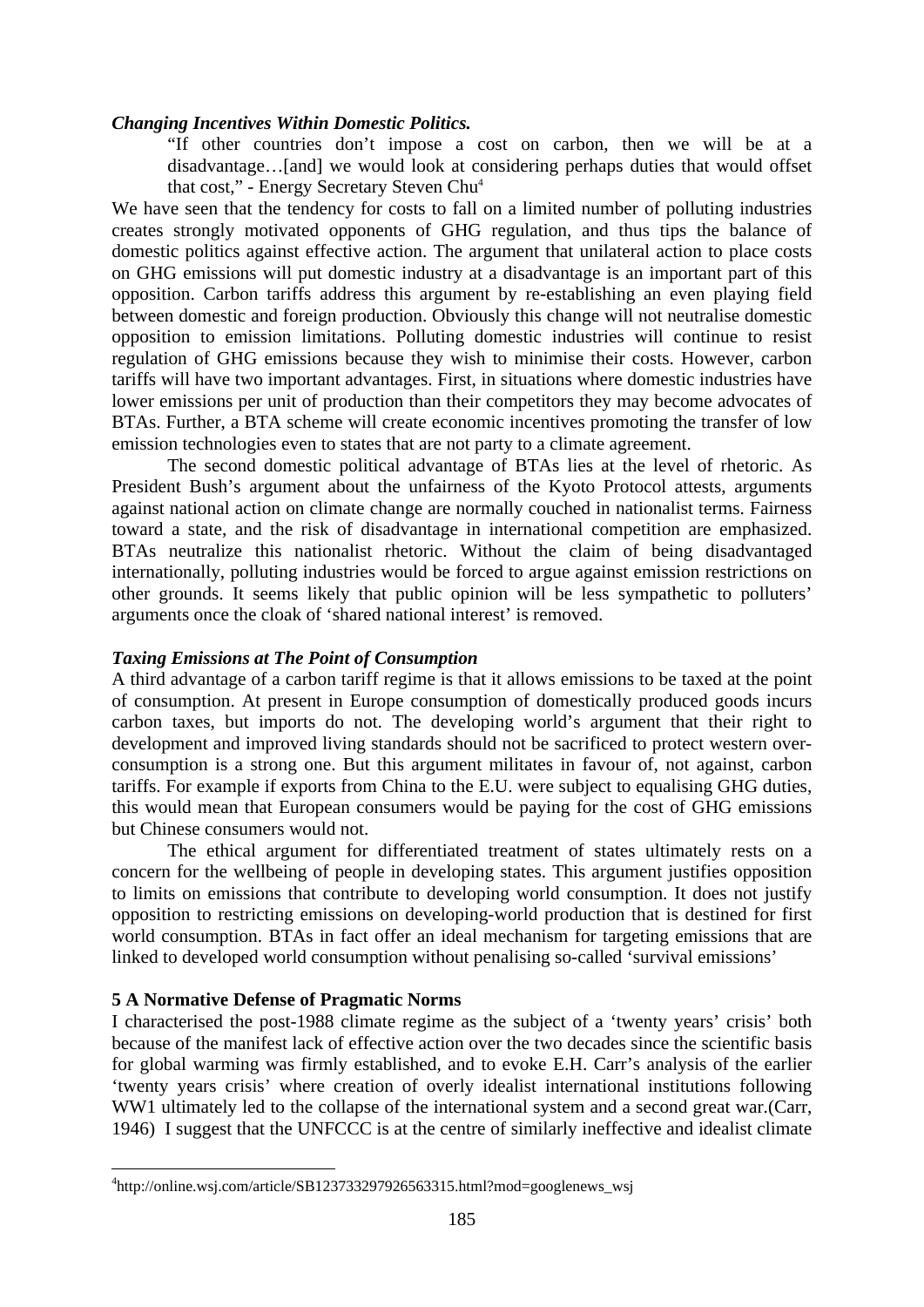regime, and that if current trends continue the eventual outcome of flawed idealist policy may be a planetary catastrophe whose human impacts dwarfs WWII. The impacts on human wellbeing of the 6<sup>o</sup>C or more of warming anticipated by the IEA's 'reference case' projection are extreme and unknowable. If averting such potentially catastrophic warming can be considered an absolute moral good, then we might have reason to consider pragmatic policies that avert dangerous global warming as ethical, *even if they involve unfairness among states*. The argument in this section first outlines the lessons for non-ideal normative theory contained in the moral thinking of the classical realists. It then considers how a concern for probability of truly catastrophic climate change or for the interests of the least advantaged should influence our assessment of pragmatic climate norms.

#### *Non-Utopian Ethics, Idealism and Realism:*

Henry Shue describes 'non-utopian ethics' as amounting to an 'ethics of transition', asking how to move from the present toward the ideal (Shue, 1995: 464). Unfortunately, the timeline for addressing dangerous climate change is tight. Action to reduce emissions must begin now and be sustained over the coming century. It may be that no path leads toward the 'ideal' within the available timeframe. If so, then 'non-utopian ethics' must describe the politically practical path toward averting catastrophe that is least ethically repugnant. This is the ethics of the 'least bad' alternative, rather than an ethics of transition toward the ideal. Fortunately, a developed literature on the subject of pragmatic ethics can be found within twentieth century realism.

In his response to the interwar 'twenty years crisis' Carr, like most other classical realists, did not argue that there was no place for idealism or morality in international politics – but rather that 'idealist' policies which take insufficient account of the realities of power will generally be counterproductive. Whereas classical realism is often characterized as an amoral doctrine whose adherents advocate the naked pursuit of national interest, it might better be understood as a form of 'non-utopian theory'. For example, Carr proposes that moral outcomes must be pursued through realist analysis:

All healthy human action, and therefore all healthy thought, must establish a balance between utopia and reality, between free will and determinism. The complete realist, unconditionally accepting the causal sequence of events, deprives himself of the possibility of changing reality. The complete utopian, by rejecting the causal sequence, deprives himself of the possibility of understanding either the reality which he is seeking to change or the processes by which it can be changed (Carr, 1946: 11- 12)

 This pragmatic approach to political ethics is echoed by other traditional realists. Morgenthau, proposes:

The individual may say for himself: 'Fiat justitia, pereat mundus (Let justice be done, even if the world perish),' but the state has no right to say so in the name of those who are in its care…Realism then, considers prudence – the weighing of the consequences of alternative political actions – to be the supreme virtue in politics. Ethics in the abstract judges action by its conformity with the moral law; political ethics judge action by its political consequences.(Morgenthau, 1972: 10-11)

 Within contemporary political rhetoric and academic literature there is a resurgence of the liberal view that order cannot be sustained without justice and that justice should be a goal of statecraft. This resurgence reflects a perception that international society is less fragile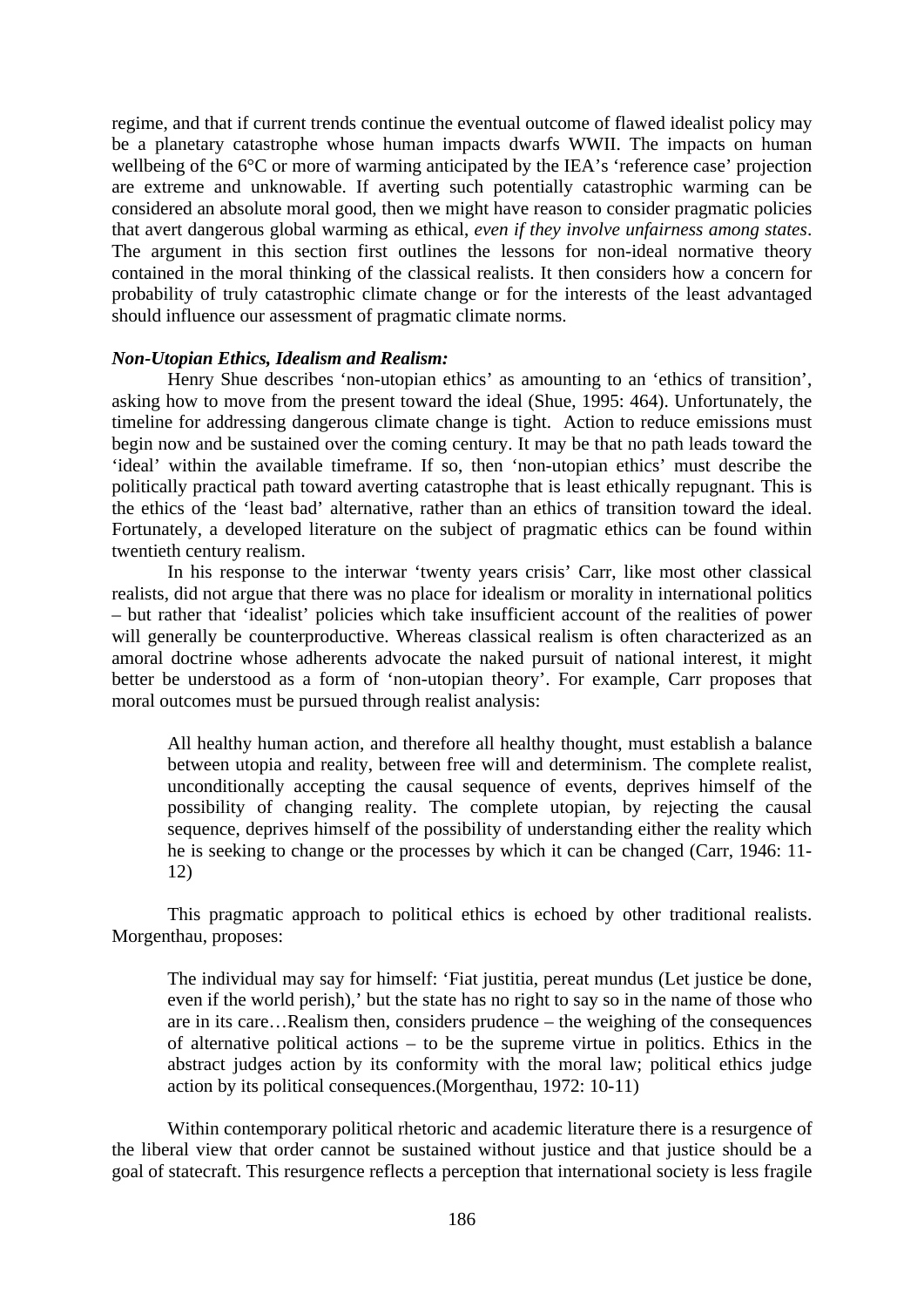in a time of lowered global tension. Indeed this confidence in the potential of interstate cooperation and in the capacity for norms to constrain state behaviour seems to be strongest in relation to environmental and other 'new agenda' issues..

### *Survivalist Ethics: Political Ethics Under The Shadow of Catastrophe*

The flourishing of twentieth century classical realism occurred in the shadow of potential nuclear annihilation. To understand the thinking of theorists as diverse as Raymond Aron, George Kennan, Hans Morgenthau or even Hedley Bull, we must remember the immanent risk of nuclear catastrophe that lead these writers to focus upon the attainment of order through balance and consensus among great powers. When Morgenthau spoke of the 'moral principle of national survival' or of working with, rather than against, the forces that motivate states his advocacy of pragmatic policy making was premised in the knowledge that the nuclear clock was set at five minutes to midnight. (Morgenthau, 1972: 10) Here, I advance the general proposition that where there is a serious risk of planetary catastrophe, that the goal of survival should be secured prior to recognition of claims of distributive or procedural justice.

Economists seeking to provide a cost benefit analysis of action to mitigate climate change have described the probably of a catastrophic climate outcomes (a fat tail in the relevant probability distribution function) as confounding efforts to develop rational policy. (Weitzman, 2009: 1). After identifying a 5% chance of a catastrophic outcome (greater than 10C of warming in the next two centuries) Martin Weitzman argues that the economics profession is simply unable to provide authoritative guidance on a rational response to such a risk. (Weitzman, 2009) Forming a response to the looming probability of catastrophe must be a collective, political decision.

As I have argued above, normative political theorists have overwhelmingly responded to this probable planetary catastrophe by demanding that the developing world shoulder the costs of climate adaptation and mitigation. Their analysis has not been troubled by the obvious political barriers to such altruism. Whether such idealism can be justified might depend on how significant we regard the risk of planetary catastrophe as being. If the risk of catastrophic climate change is as low as 5% then perhaps it would be wrong to accept present-day injustice in order to avert a possible greater injustice against future generations. However, this question – of the relationship between looming catastrophe and weighting of present day injustice, intergenerational injustice, and recognition of the practical constraints limiting on state action is one that deserves sustained attention.

Any coherent account of normative legitimacy must involve the application of *normative principles* via a process of *strategic reasoning* informed by contemporary *political realities*. (Macdonald and Macdonald, 2008) it proposes that potentially catastrophic situations may render actions which would ordinarily be considered grossly unjust, normatively legitimate. Any normative perspective which places survival as a primary value is likely to endorse exceptional actions in the face of potentially system-destroying threats. If actions that would normally be considered unjust, are necessary to ensure the survival of all actors in a system, then these actions may be normatively legitimate.

# *Climate Policy for The Least Advantaged*

I have argued that the existing climate regime is not constraining emissions and will not lead to stabilization of atmospheric GHG levels at a safe level and that the norm of differentiated responsibility is a major obstacle to a more effective agreement. If these claims are true, and we also accept the IPCC's finding that impacts of climate change 'will fall disproportionately upon developing countries and the poor persons within all countries.'((IPCC), 2002: 12) then we might wonder if the interests of the earth's most vulnerable people (now and in the future)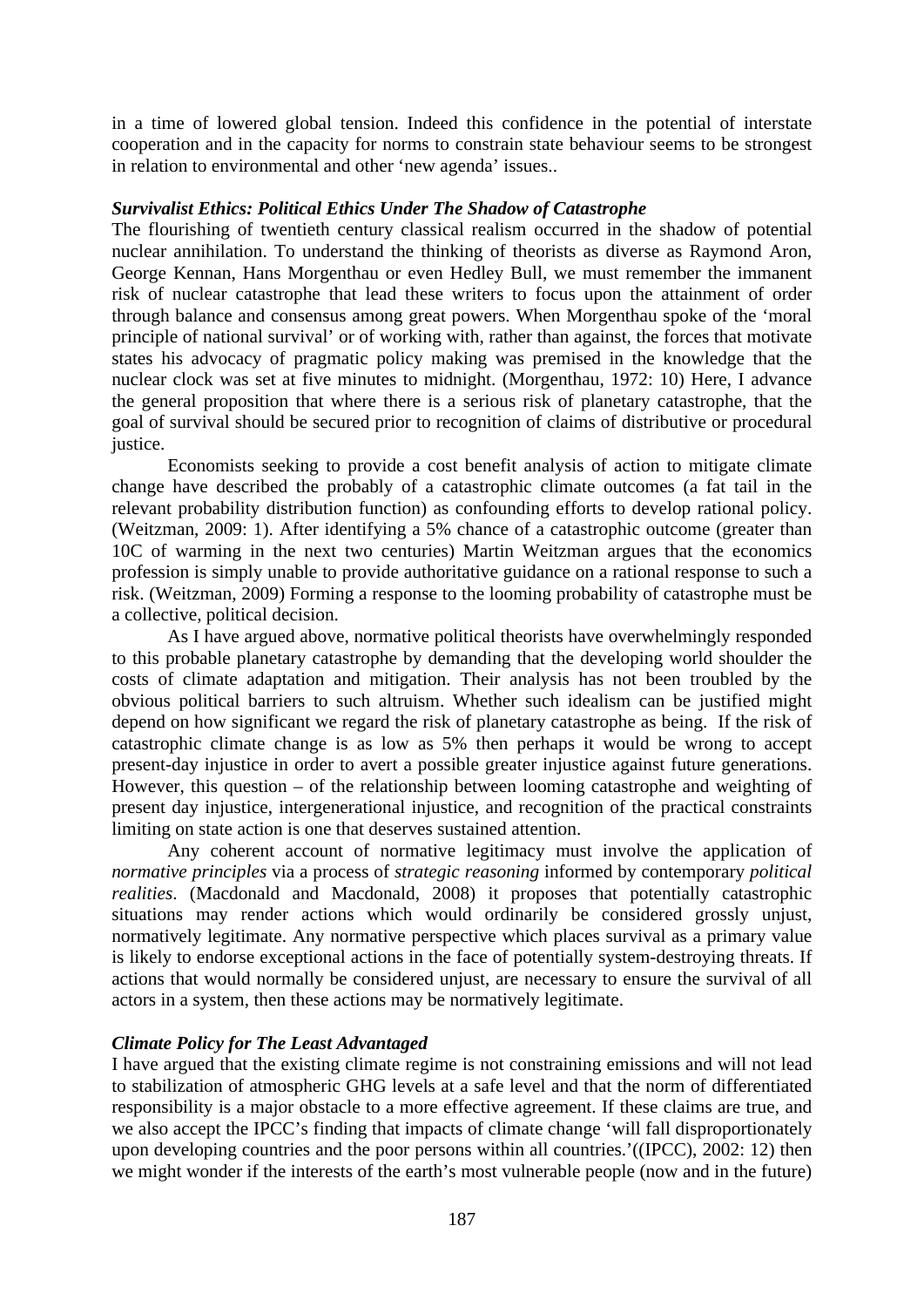would be best served by a climate regime that effectively limits GHG emissions – even if this occurs at the cost of some developing world growth. This is an empirical question whose definitive answer is beyond the scope of this paper. However, the answer to this question might also determine our assessment of the legitimacy of pragmatic climate norms. Assessed in terms of Rawls' difference principle (applied globally) the relative justice of competing approaches should turn on this empirical question of which is most favorable to the earth's least advantaged people. Given that most LDC growth processes initially bring few benefits for the rural poor – the empirical claim that it is not worth sacrificing a small amount of developing world growth in order to address climate change warrants careful examination. Assessed from a utilitarian perspective – wherein justice is held to depend upon achievement of the greatest good for the greatest number- the argument for pragmatic norms is even stronger. The present (practically ineffective) climate regime may incorporate norms that reflect standards of interstate justice – but an ineffective climate regime manifestly fails to achieve justice between people.

#### **Conclusion:**

In today's climate negotiations the developing world's claim for compensation for the consequences of climate change is presented as a moral entitlement. This paper has argued against the unconditional repayment of this historic debt for that practical reason that doing so would reduce the incentives to cooperate in mitigating future climate change. International assistance for climate mitigation and adaptation should instead form part of a climate bargain. Within the climate regime there appears to be a trade-off between justice and effectiveness. At present justice norms are being honoured at the expense of effectiveness. Norms do not erase states underlying material interests - they simply shape their expression. If climate regime norms pull too far away from the interests of powerful states then it is likely that those states will seek to undermine regime effectiveness.

Even absent the CDR norm, the cost-benefit structure of climate change mitigation suggests that under-investment in climate protection is the most likely outcome. For this reason efforts should focus on attaining a global agreement that will win domestic acceptance. Fairness should be a secondary criterion. It seems likely that if a global agreement is to achieve favorable reception within the domestic politics of powerful states it must: not disadvantage the domestic industries of developed states vis-à-vis their major international competitors; seek to animate new political allies for emission-constraint policy by strengthening low emission industries in early negotiation rounds (in a process analogous to that through which successive rounds of trade negotiations have reshaped domestic politics by empowering the advocates of free-trade policies); separate politically challenging equity measures from measures that promote emission reductions so that the one is not sabotaged by the other; restructure incentives so that all states are better off participating and complying than not; and create price-signals that stimulate private-sector innovation and investment.

I do not argue that a norm of CDR would not be ideally appropriate. However, the application of CDR within the climate change regime has been counterproductive because it strikes the wrong balance between 'utopia and reality'. Nevertheless, it is important to observe that the pragmatic political ethics which counsels states to prioritise practical outcomes do not apply to individuals. If excessive first world consumption harms the global poor then first world people may have obligations to compensate. Those most disadvantaged by climate change have a *moral* entitlement to compensation, even if their *practical* interests will be best served through effective international cooperation. Taking the interests of the most vulnerable climate victims seriously may require us to move beyond traditional conceptions of interstate justice but the imperative for cosmopolitan justice among people has never been stronger.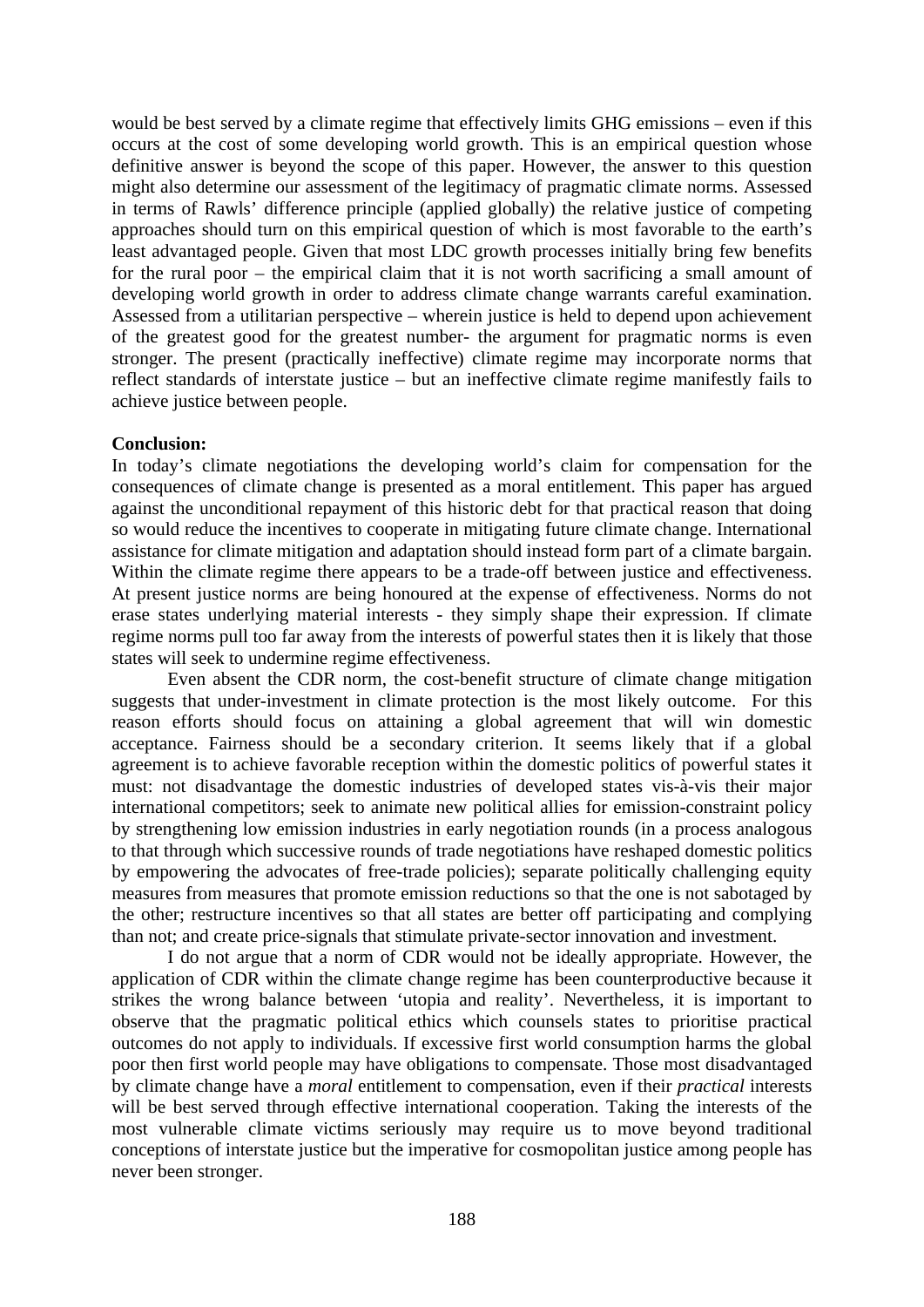#### **References**

- Barrett, Scott (2007). *Why Cooperate? The Incentive to Supply Global Public Goods*, Oxford: Oxford University Press.
- Biermann, Frank, and Rainer Brohm (2005). Implementing the Kyoto Protocol without the USA: The Strategic Role of Energy Tax Adjustments at the Border, *Climate Policy* 4 (3):289-302.
- Bush, George W. *Text of a Letter from the President to Senators Hagel, Helms, Craig and Roberts* 2001 [cited. Available from

www.whitehouse.gov/new/releases/2001/03/20010314.html.

- Caney, Simon (2005). Cosmopolitan Justice, Responsibility, and Global Climate Change, *Leiden Journal of International Law* 18:747-775.
- Carr, Edward Hallett (1946). *The Twenty Years' Crisis, 1919-1939: An Introduction to the Study of International Relations*, London: Macmillan.
- DeSombre, Elizabeth R. (2000). *Domestic Sources of International Environmental Policy: Industry, Environmentalists, and U.S. Power*, Cambridge, Mass.: MIT Press.
- Dobson, Andrew (2006). Thick Cosmopolitanism, *Political Studies* 54:165-184.
- Gardiner, Stephen M. (2004) 'Ethics and Global Climate Change', *Ethics* 114 (April):555- 600.
- Haas, Peter M (1992). 'Banning Chlorofluorocarbons: Epistemic Community Efforts to Protect Stratospheric Ozone', *International Organization* 46 (1):187-224.
- Hansen, J, M Sato, P Kharecha, D Beerling, R Berner, V Masson-Delmotte, M Pagani, M Raymo, D.L. Royer, and J.C. Zachos (2008). Target Atmospheric CO2: Where Should Humanity Aim? *Open Atmospheric Science Journal* 2:217-231.
- Harris, Paul G. (2007) Collective Action on Climate Change: The Logic of Regime Failure, *Natural Resources Journal* 47 (1):195-224.
- Harrison, Kathryn, and Lisa McIntosh Sundstrom (2008) Introduction: The Comparative Politics of Climate Change, *Global Environmental Politics* 7 (4):1-18.
- Helm, Dieter, Robin Smale, and Jonathan Phillips. 2007. Too Good to Be True? The UK's Climate Change Record.
- Hoerner. 1998. The Role of Border Tax Adjustments in Environmental Taxation: Theory and U.S. Experience. In *International Workshop on Market Based Instruments and International Trade*. Institute for Environmental Studies, Amsterdam, The Netherlands.
- Intergovernmental Panel on Climate Change, (IPCC). 2007. Climate Change 2007: Synthesis Report. Cambridge: Cambridge University Press.
- Intergovernmental Panel on Climate Change. (IPCC) 2002. Climate Change 2001 Synthesis Report. Cambridge: Cambridge University Press.
- International Energy Agency. 2008. World Energy Outlook 2008: Executive Summary. Paris.
- Jagers, Sverker, and Duus-Otterstrom Goran (2008) Dual Climate Change Responsibility: On Moral Divergences between Mitigation and Adaptation, *Environmental Politics* 17 (4):576-591.
- Lantis, Jeffrey (2006) The Life and Death of International Treaties: Double-Edged Diplomacy and the Politics of Ratification in Comparative Perspective. *International Politics* 43:24-52.
- Mace, M. J., (2006) Adaptation under the UN Framework Convention on Climate Change: The International Legal Framework, in *Fairness in Adaptation to Climate Change*, (eds), 53-76. Massachusetts: MIT Press.
- Morgenthau, Hans Joachim (1972) *Politics among Nations: The Struggle for Power and Peace*, New York: Knopf.